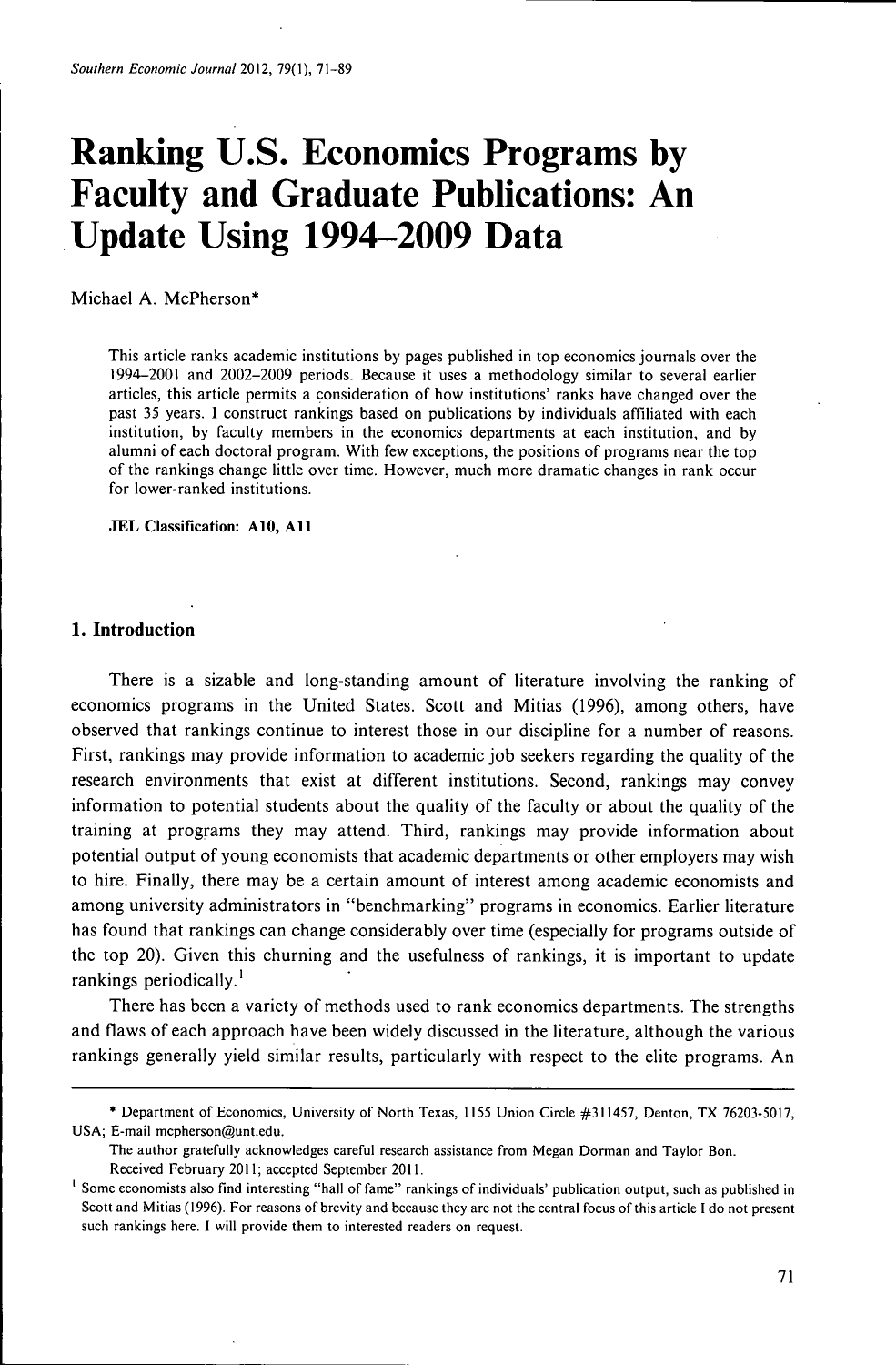early effort by Fusfeld (1956) ranked departments according to the affiliations of authors presenting papers at the annual meetings of the American Economic Association. Others have surveyed department heads or senior faculty. Gerrity and McKenzie (1978), Laband (1985), and others have used the number of times articles are cited as a way to assess research quality. Beginning with Niemi (1975), several rankings have been developed that are based on pages published in top economics journals by faculty or by graduates of economics programs.

In the "pages published" literature there exists considerable heterogeneity in terms of which programs are ranked and which journals are used in the construction of the rankings. This limits the extent to which rankings may be considered comparable. Of course, even with identical methodology it is not possible to design perfectly comparable rankings over time given that the profession's assessment of the relative quality of journals is not static and that new journals come into being. Nevertheless, there exists a succession of studies using similar methodology, allowing reasonable comparability of rankings over time. This strand of the literature began with Graves, Marchand, and Thompson (1982) and Graves, Marchand, and Thompson (1984) and covered the 1974-1978 period. Hirsch et al. (1984) and Scott and Mitias (1996) added the 1978-1983 and 1984-1993 periods, respectively. In addition to permitting an examination of how programs may have changed in rank over a substantially longer time period than has been considered elsewhere in the literature, this strand of the literature offers the singular advantage of ranking the top 240 programs rather than the more limited focus on the top 50 or top 100 programs used in other rankings. Scott and Mitias (1996) noted that the top programs are less likely to make significant rank changes over time, while lower-ranked programs seem to be capable of making modest changes that lead to dramatic jumps in rankings. The present article extends this approach using 1994—2009 data. Because this is a substantially longer time period than in any of the previous studies, I split the data into two eight-year intervals: 1994-2001 and 2002-2009.1 present several different rankings. First, I consider rankings based on pages published in the top 50 journals by faculty at each institution. I extend the work of Hirsch et al. (1984) and others in exploring the concentration in the top programs of pages published and how concentration may have changed over time. Of course, journals have different degrees of impact according to how often articles published therein are cited elsewhere. To account for this I present impact-adjusted rankings. In addition, since larger departments will typically produce more pages in scholarly journals, I examine publication per economics faculty member. Finally, I rank doctoral programs according to pages published in the top journals by program graduates, extending and improving the work of Laband (1985) and others.

## **2. Constructing Rankings**

The data used in this article come from the American Economic Association's EconLit electronic database. For each article in each journal, EconLit provides information on an author's name and affiliation and the length in pages. Following the earlier literature, only articles that were obviously subject to the usual refereeing process were included; special or supplemental issues of journals, letters to the editor, obituaries and memorial essays, symposia, book reviews, and the like are excluded. Similarly, proceedings of conferences (with the exception of the *American Economic Review [AER])* are omitted. There are, in addition, a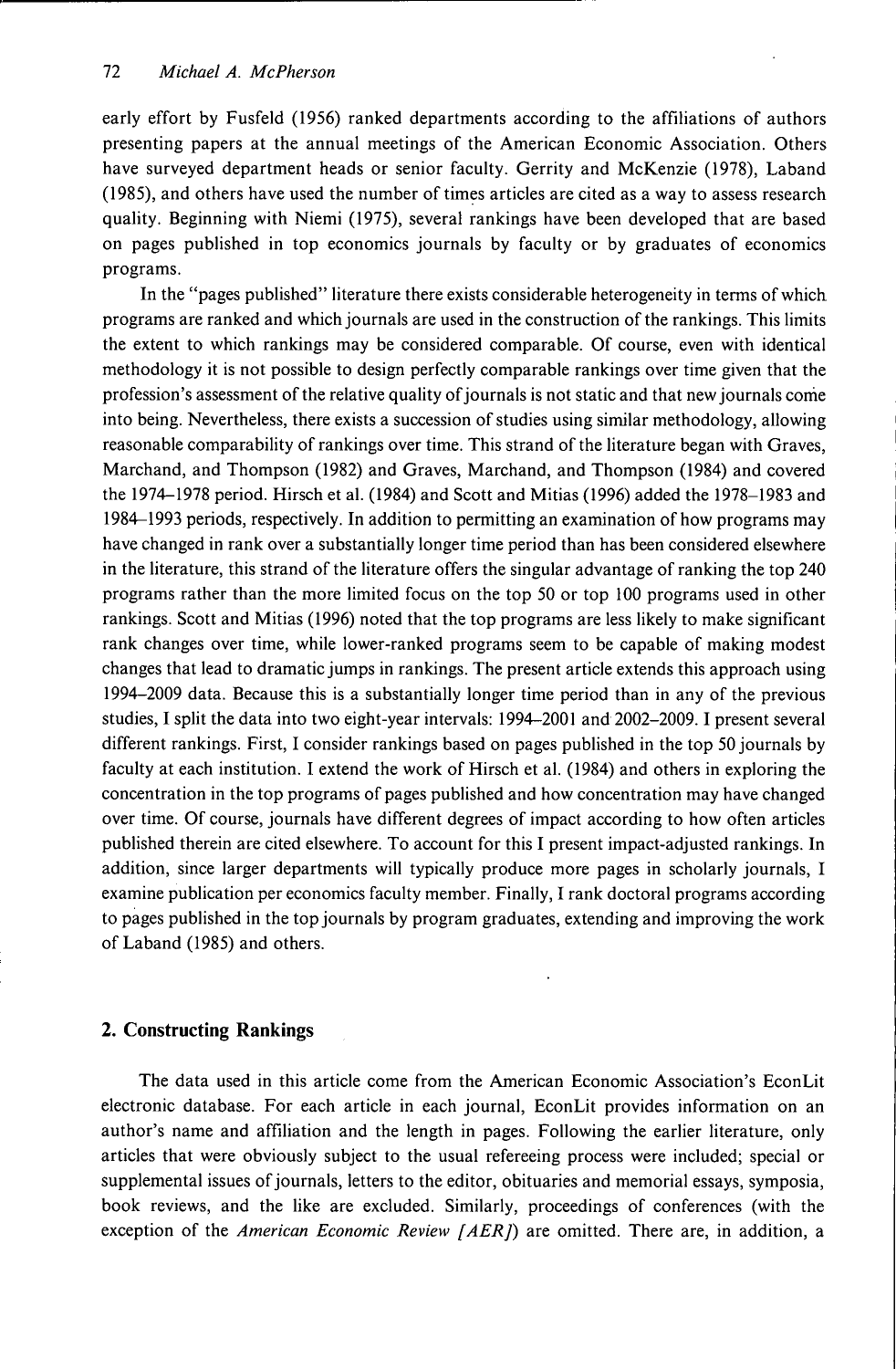number of assumptions that must be made in order to create institutional rankings. I follow the established convention of normalizing pages to a page published in the *AER.* This is accomplished by means of a comparison of words per page in each journal relative to the *AER.^* Article coauthorship is handled by assigning *lln* pages of any article to each of *n* coauthors. Given the focus of this article, papers written by individuals affiliated with nonacademic institutions (for example, the National Bureau of Economic Research, the Federal Reserve, the World Bank, etc.) are not included unless the author also lists an academic affiliation. Occasionally authors may also have multiple academic affiliations. If an individual lists *k* academic affiliations, each institution is credited with  $1/k$  pages.<sup>3</sup>

The selection of the particular journals on which rankings are based may also have important effects on the outcome. Graves, Marchand, and Thompson (1982) and Hirsch et al. (1984) based their rankings on the same set of 24 journals. Noting that what constitutes the best journals changes over time (due to changes in quality of existing journals, as well as additions of high-quality newer journals), Scott and Mitias (1996) dropped several journals on the original list and added a number of others, bringing the total to 36. While likely that the selected journals would be recognized as high-quality scholarly outlets, the selection of the top 36 journals appears to have been accomplished in an *ad hoc* manner. The present article uses the top 50 journals in our profession.<sup>4</sup> The particular journals included were selected by considering four different journal rankings: those of Laband and Piette (1994), Barrett, Olia, and Bailey (2000), Kalaitzidakis, Mamuneas, and Stengos (2003), and Engemann and Wall (2009).

## **3. Overall Rankings**

Table 1 presents the rankings based on publications in the top 50 journals by individuals affiliated with each institution in the 2002-2009, 1994-2001, 1984-1993, 1978-1983, and

<sup>&</sup>lt;sup>2</sup> AER page equivalencies were determined by counting words on 10 randomly selected full pages for each journal, excluding pages with tables. I am able to provide the particular equivalencies used.

 $3$  This phenomenon is rare enough that it is unlikely to make a substantial difference in most cases. However, there are occasions when this may be important. The principal example of this involves the City University of New York (CUNY). Many faculty of CUNY Graduate Center are also affiliated with other CUNY campuses.

<sup>•\*</sup> The journals are as follows: *American Economic Review; American Economic Review Papers and Proceedings; American Journal of Agricultural Economics; Econometric Theory; Econometriea; Economic Inquiry; Economic Journal; Economic Theory; Económica; Economics Letters; European Economic Review; Games and Economic Behavior; IMF Staff Papers; Industrial and Labor Relations Review; International Economic Review; International Journal of Industrial Organization; Journal of Accounting and Economics; Journal of Business; Journal of Business and Economic Statistics; Journal of Comparative Economics; Journal of Development Economics; Journal of Econometrics; Journal of Economic Behavior and Organization; Journal of Economic Dynamics and Control; Journal of Economic History; Journal of Economic Literature; Journal of Economic Perspectives; Journal of Economic Theory; Journal of Finance; Journal of Financial Economics; Journal of Human Resources; Journal of Industrial Economics; Journal of International Economics; Journal of Labor Economics; Journal of Law and Economics; Journal of Law, Economics, and Organization; Journal of Mathematical Economics; Journal of Monetary Economics; Journal of Money, Credit, and Banking; Journal of Political Economy; Journal of Public Economics; Journal of Risk and Uncertainty; Journal of Urban Economics; Oxford Bulletin of Economics and Statistics; Public Choice; Quarterly Journal of Economics; Rand Journal; Review of Economic Studies; Review of Economics and Statistics;* and *Southern Economic Journal.* It should be noted that the *Journal of Business* ceased publishing after 2006.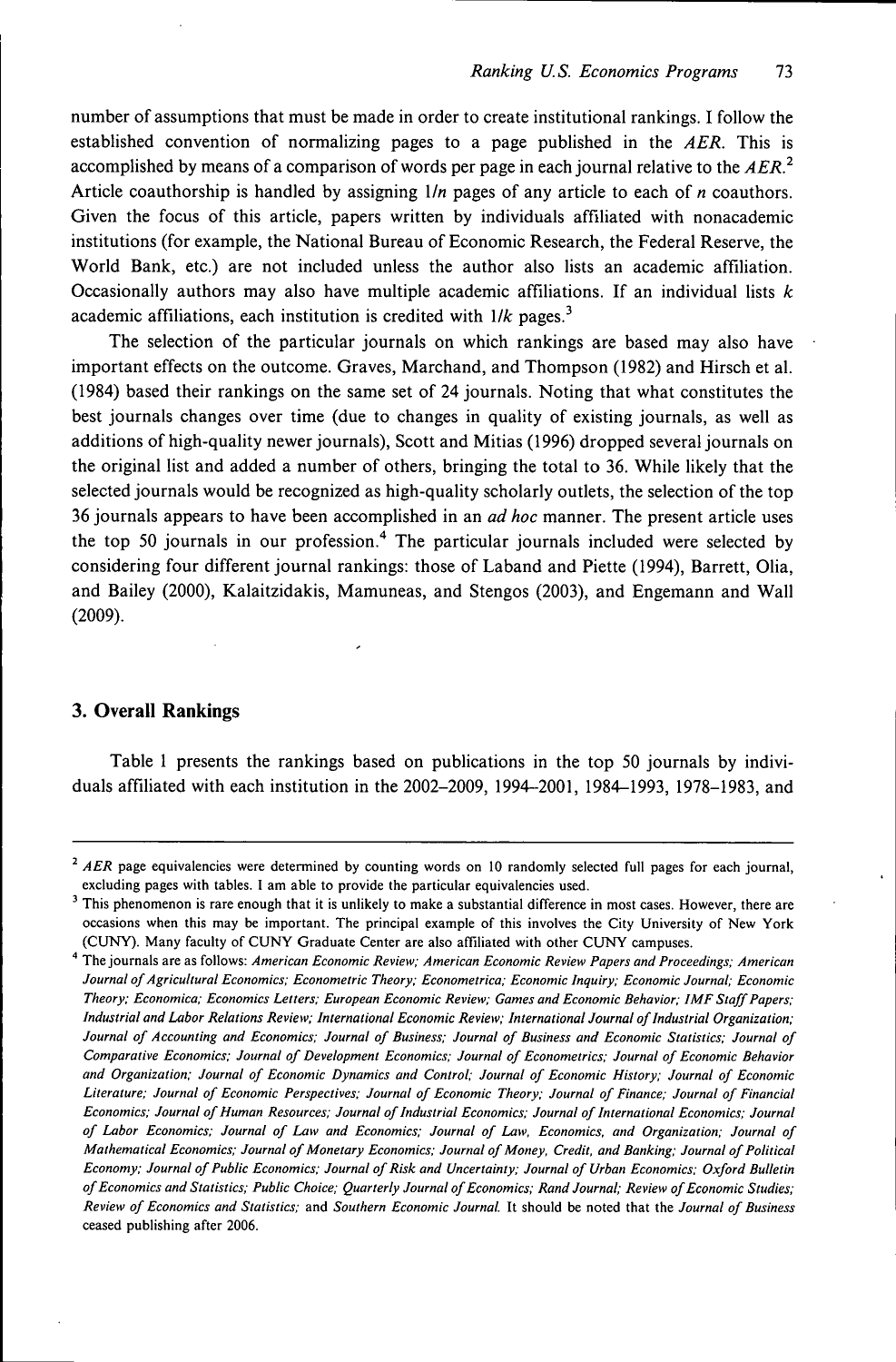| Rank<br>2002-2009 | Institution              | <b>Total Pages</b><br>2002-2009 | Rank<br>1994-2001 | Rank<br>1984-1993       | Rank<br>1978-1983 | Rank<br>1974-1978       |
|-------------------|--------------------------|---------------------------------|-------------------|-------------------------|-------------------|-------------------------|
| $\mathbf{1}$      | Harvard                  | 9796.4                          | 1                 | 1                       | $\overline{c}$    | $\overline{\mathbf{c}}$ |
| $\overline{c}$    | Chicago                  | 7039.5                          | $\overline{c}$    | $\overline{2}$          | $\mathbf{1}$      | $\mathbf{1}$            |
| 3                 | Berkeley                 | 5952.0                          | $\overline{7}$    | 9                       | 9                 | 9                       |
| 4                 | <b>MIT</b>               | 5741.6                          | 4                 | 4                       | $\overline{7}$    | 6                       |
| 5                 | Stanford                 | 5424.1                          | 5                 | 6                       | 3                 | 3                       |
| 6                 | <b>NYU</b>               | 5387.3                          | 8                 | 13                      | 18                | 18                      |
| $\overline{7}$    | Northwestern             | 5007.5                          | 6                 | 5                       | 6                 | 11                      |
| 8                 | Penn                     | 4948.2                          | 3                 | $\overline{\mathbf{3}}$ | 4                 | 5                       |
| 9                 | Columbia                 | 4930.5                          | 13                | 12                      | 12                | 17                      |
| 10                | Yale                     | 3964.4                          | 12                | 11                      | 5                 | $-7$                    |
| 11                | Michigan                 | 3919.7                          | 10                | 8                       | 15                | 12                      |
| 12                | Princeton                | 3905.2                          | 9                 | 7                       | 13                | 10                      |
| 13                | <b>UCLA</b>              | 3566.8                          | 11                | 10                      | 10                | 8                       |
| 14                | Duke                     | 3471.4                          | 19                | 18                      | 40                | 40                      |
| 15                | Cornell                  | 3408.7                          | 14                | 17                      | 11                | 21                      |
| 16                | Maryland                 | 2690.6                          | 16                | 23                      | 35                | 24                      |
| 17                | Illinois                 | 2544.5                          | 20                | 19                      | 17                | 15                      |
| 18                | UC-San Diego             | 2442.3                          | 17                | 29                      | 23                | 33                      |
| 19                | Wisconsin                | 2200.1                          | 15                | 15                      | 8                 | 4                       |
| 20                | <b>USC</b>               | 2148.7                          | 26                | 25                      | 33                | 37                      |
| 21                | Ohio State               | 2125.5                          | 23                | 21                      | 21                | 19                      |
| 22                | Minnesota                | 1927.7                          | 24                | 20                      | 14                | 20                      |
| 23                | Texas                    | 1915.4                          | 18                | 24                      | 54                | 31                      |
| 24                | <b>UC-Davis</b>          | 1903.5                          | 22                | 28                      | 34                | 58                      |
| 25                | Michigan State           | 1810.5                          | 27                | 30                      | 31                | 27                      |
| 26                | Carnegie Mellon          | 1631.9                          | 28                | 16                      | 19                | 28                      |
| 27                | Dartmouth                | 1597.1                          | 41                | 52                      | 58                | 63                      |
| 28                | Rochester                | 1574.3                          | 21                | 14                      | 16                | 14                      |
| 29                | Washington University    | 1556.0                          | 36                | 47                      | 85                | 82                      |
| 30                | Penn State               | 1510.0                          | 25                | 35                      | 30                | 25                      |
| 31                | Iowa State               | 1510.0                          | 43                | 65                      | 49                | 43                      |
| 32                | North Carolina           | 1507.2                          | 30                | 39                      | 22                | 16                      |
| 33                | <b>Boston University</b> | 1502.6                          | 29                | 27                      | 47                | 66                      |
| 34                | Vanderbilt               | 1479.4                          | 44                | 44                      | 46                | 48                      |
| 35                | <b>Brown</b>             | 1476.1                          | 33                | 40                      | 55                | 32                      |
| 36                | <b>Boston College</b>    | 1471.0                          | 51                | 55                      | 59                | 46                      |
| 37                | Texas A&M                | 1406.3                          | 31                | 33                      | 26                | 30                      |
| 38                | UC-Irvine                | 1390.2                          | 47                | 57                      | 153               | 152                     |
| 39                | Purdue                   | 1325.6                          | 42                | 54                      | 24                | 23                      |
| 40                | Arizona                  | 1264.3                          | 39                | 49                      | 44                | 88                      |
| 41                | Cal. Inst. of Tech.      | 1255.8                          | 48                | 50                      | 38                | 71                      |
| 42                | Virginia                 | 1251.9                          | 32                | 32                      | 25                | 22                      |
| 43                | Indiana                  | 1238.1                          | 34                | 22                      | 36                | 42                      |
| 44                | Georgetown               | 1194.7                          | 49                | 62                      | 90                | 86                      |
| 45                | Emory                    | 1149.7                          | 70                | 82                      | 108               | 154                     |
| 46                | Arizona State            | 1128.8                          | 52                | 42                      | 61                | 54                      |
| 47                | George Mason             | 1102.6                          | 63                | 51                      | 91                | 114                     |
| 48                | Georgia State            | 1098.6                          | 59                | 83                      | 73                | 64                      |
| 49                | Pittsburgh               | 1092.1                          | 45                | 46                      | 77                | 67                      |
| 50                | Rutgers                  | 1091.6                          | 40                | 37                      | 27                | 35                      |

**Table 1.** University Rankings Based on Pages in Top 50 Journals by All Faculty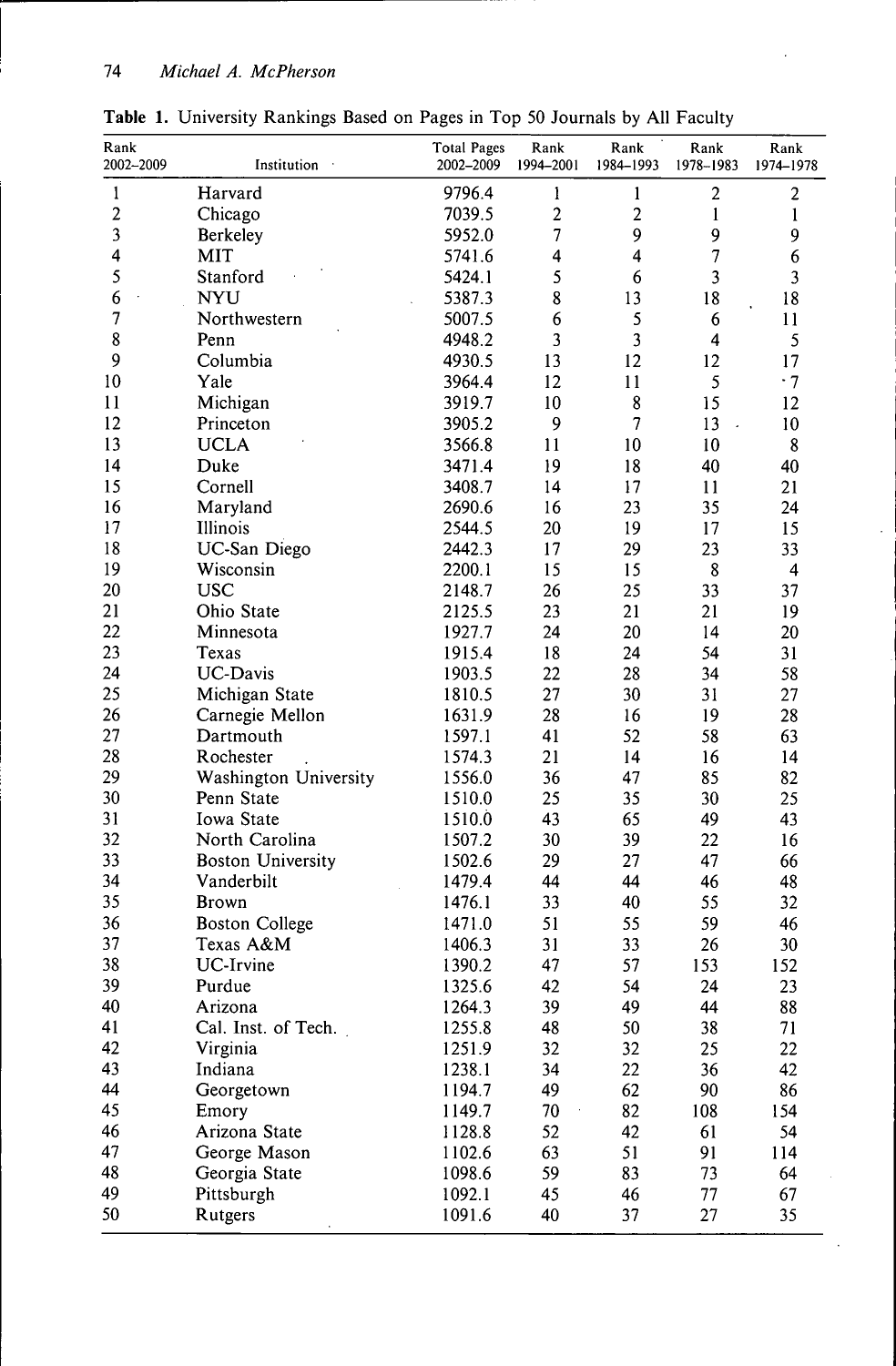$\ddot{\phantom{0}}$ 

 $\overline{\phantom{a}}$ 

 $\ddot{\text{c}}$ 

| Rank      |                                          | <b>Total Pages</b> | Rank      | Rank      | Rank      | Rank      |
|-----------|------------------------------------------|--------------------|-----------|-----------|-----------|-----------|
| 2002-2009 | Institution                              | 2002-2009          | 1994-2001 | 1984-1993 | 1978-1983 | 1974-1978 |
| 51        | Univ. of Washington                      | 1073.2             | 35        | 26        | 20        | 13        |
| 52        | Colorado                                 | 946.6              | 53        | 59        | 86        | 90        |
| 53        | Syracuse                                 | 943.3              | 61        | 80        | 70        | 62        |
| 54        | Iowa                                     | 862.7              | 37        | 34        | 37        | 39        |
| 55        | Notre Dame                               | 845.8              | 67        | 104       | 121       | 158       |
| 56        | Georgia                                  | 830.1              | 50        | 43        | 51        | 34        |
| 57        | <b>NC</b> State                          | 823.6              | 56        | 36        | 43        | 84        |
| 58        | Houston                                  | 817.2              | 62        | 45        | 48        | 38        |
| 59        | UC-Santa Barbara                         | 814.4              | 57        | 53        | 29        | 61        |
| 60        | Rice                                     | 791.9              | 65        | 75        | 96        | 49.       |
| 61        | <b>UC-Santa Cruz</b>                     | 776.9              | 68        | 91        | 139       | 124       |
| 62        | Johns Hopkins                            | 743.3              | 46        | 48        | 39        | 41        |
| 63        | SMU                                      | 734.6              | 55        | 58        | 57        | 44        |
| 64        | Oregon                                   | 715.5              | 58        | 60        | 76        | 65        |
| 65        | Florida                                  | 696.0              | 38        | 31        | 32        | 29        |
| 66        | Florida State                            | 672.9              | 60        | 63        | 71        | 57        |
| 67        | <b>VPI</b>                               | 638.4              | 54        | 41        | 28        | 26        |
| 68        | Missouri                                 | 623.9              | 79        | 105       | 60        | 56        |
| 69        | Tufts                                    | 619.8              | 75        | 73        | 106       | 104       |
| 70        | <b>BYU</b>                               | 587.1              | 81        | 90        | 78        | 184       |
| 71        | George Washington                        | 585.2              | 64        | 68        | 80        | 75        |
| 72        | Kentucky                                 | 576.1              | 72        | 61        | 79        | 77        |
| 73        | Connecticut                              | 556.3              | 73        | 74        | 89        | 98        |
| 74        | Texas-Dallas                             | 507.7              | 104       | 103       | 65        | 174       |
| 75        | Claremont McKenna                        | 502.0              | 159       | NR        | <b>NR</b> | <b>NR</b> |
| 76        | Utah                                     | 496.4              | 108       | 92        | 66        | 69        |
| 77        | Wisconsin-Milwaukee                      | 488.8              | 98        | 88        | 50        | 53        |
| 78        | Kansas State                             | 481.0              | 78        | 119       | $137 -$   | 168       |
| 79        | University of Miami                      | 461.6              | 95        | 85        | 112       | 183       |
| 80        | Delaware                                 | 453.4              | 86        | 79        | 45        | 52        |
| 81        | Oregon State                             | 437.7              | 100       | 121       | 119       | 136       |
| 82        | Binghamton                               | 431.0              | 123       | 106       | 75        | 51        |
| 83        | Baruch College, CUNY                     | 425.1              | 109       | <b>NR</b> | 95        | 80        |
| 84        | Clemson                                  | 421.7              | 88        | 56        | 92        | 126       |
| 85        | Illinois-Chicago                         | 416.0              | 92        | 66        | 62        | 55        |
| 86        | LSU                                      | 415.8              | 71        | 38        | 100       | 83        |
| 87        | Case Western                             | 413.0              | 110       | 117       | 134       | 91        |
| 88        | William and Mary                         | 405.0              | 84        | 143       | 140       | 169       |
| 89        | Montana State                            | 395.8              | 66        | 99        | 114       | 210       |
| 90        | Alabama                                  | 395.7              | 97        | 84        | 172       | 107       |
| 91        | Oklahoma                                 | 376.2              | 76        | 109       | 74        | 87        |
| 92        | Florida International                    | 374.5              | 119       | <b>NR</b> | <b>NR</b> | <b>NR</b> |
| 93        | Kansas                                   | 373.4              | 77        | 72        | 63        | 68        |
| 94        | <b>UC-Riverside</b>                      | 371.5              | 96        | 134       | 150       | 95        |
| 95        | Wyoming                                  | 367.7              | 74        | 86        | 84        | 85        |
| 96        | Drexel                                   | 360.8              | <b>NR</b> | 165       | <b>NR</b> | <b>NR</b> |
| 97        | Santa Clara                              | 354.9              | 105       | 98        | 138       | 123       |
| 98        | Tulane                                   | 354.0              | 69        | 96        | 81        | 73        |
| 99<br>100 | University at Albany<br>Williams College | 347.9<br>339.2     | 85<br>124 | 71<br>128 | 82<br>101 | 92<br>139 |

# **Table 1.** Continued

 $\bar{\phantom{a}}$ 

 $\mathcal{A}^{\mathcal{A}}$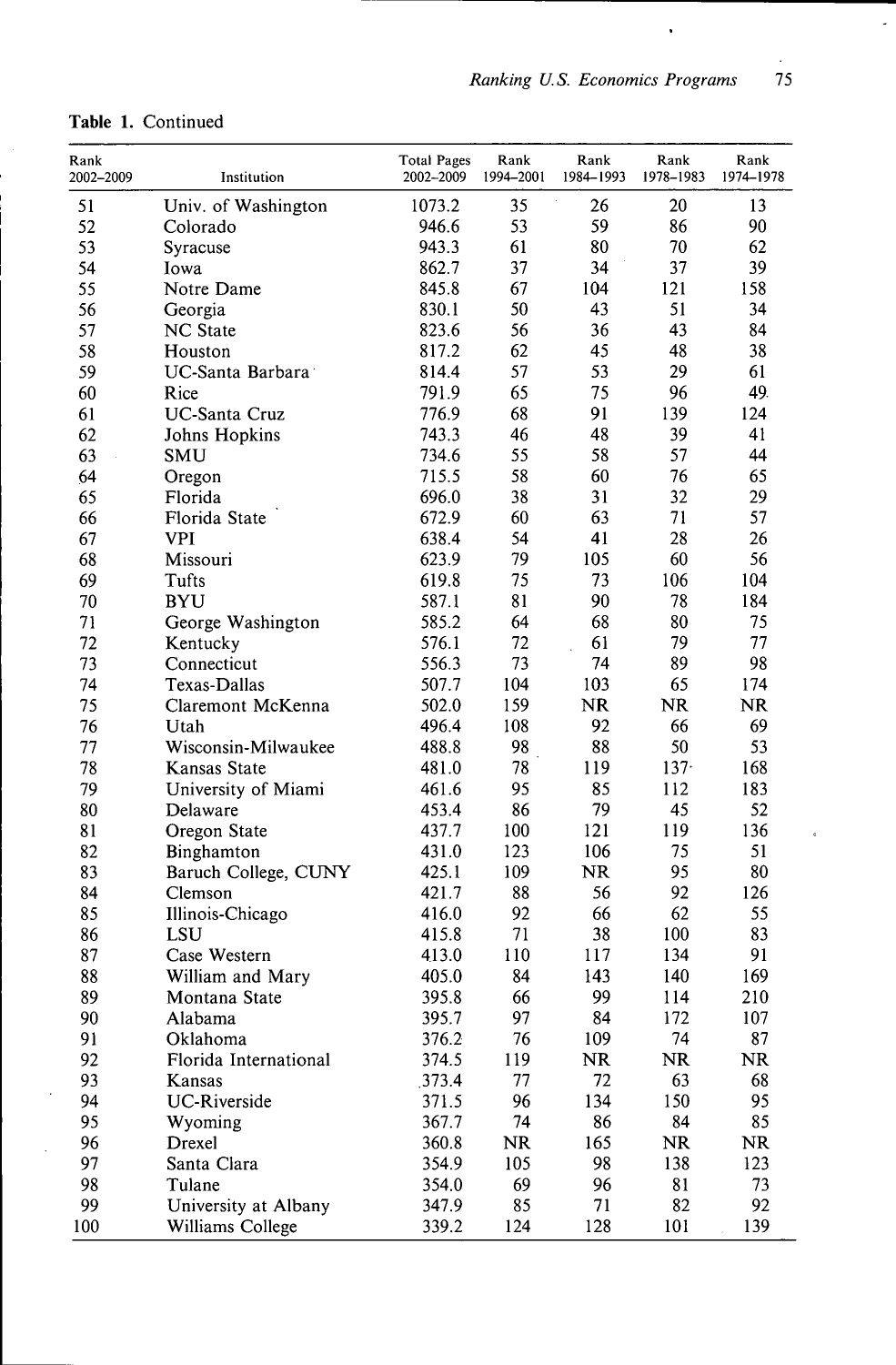# **Table 1.** Continued

 $\ddot{\phantom{0}}$ 

| Rank<br>2002-2009 | Institution              | <b>Total Pages</b><br>2002-2009 | Rank<br>1994-2001 | Rank<br>1984-1993 | Rank<br>1978-1983 | Rank<br>1974-1978 |
|-------------------|--------------------------|---------------------------------|-------------------|-------------------|-------------------|-------------------|
| 101               | University at Buffalo    | 332.4                           | 99                | 69                | 41                | 45                |
| 102               | Colorado-Denver          | 329.4                           | 103               | 136               | <b>NR</b>         | 165               |
| 103               | American                 | 322.9                           | 87                | 127               | 117               | 78                |
| 104               | Central Florida          | 319.7                           | 114               | <b>NR</b>         | NR.               | <b>NR</b>         |
| 105               | Arkansas                 | 316.4                           | 121               | 186               | 163               | <b>NR</b>         |
| 106               | Stony Brook              | 315.9                           | 94                | 67                | 52                | 47                |
| 107               | <b>Washington State</b>  | 311.4                           | 89                | 97                | 72                | 60                |
| 108               | DePaul                   | 298.8                           | 132               | 191               | 169               | <b>NR</b>         |
| 109               | South Carolina           | 297.3                           | 82                | 78                | 56                | 72                |
| 110               | Tennessee                | 288.8                           | 129               | 64                | 67                | 109               |
| 111               | West Virginia            | 288.4                           | 83                | 102               | 109               | 111               |
| 112               | Massachusetts            | 288.1                           | 90                | 77                | 97                | 50                |
| 113               | <b>IUPUI</b>             | 286.1                           | 102               | 167               | <b>NR</b>         | <b>NR</b>         |
| 114               | Auburn                   | 277.3                           | 80                | 81                | 42                | 89                |
| 115               | Wellesley                | 270.6                           | 111               | 185               | 167               | 190               |
| 116               | Wayne State              | 258.7                           | 91                | 76                | 64                | 59                |
| 117               | <b>Brandeis</b>          | 257.2                           | 93                | 94                | 103               | <b>NR</b>         |
| 118               | Georgia Tech             | 251.8                           | 139               | 155               | 133               | 97                |
| 119               | Oklahoma State           | 246.7                           | 141               | 112               | 102               | 102               |
| 120               | Swarthmore               | 244.3                           | 127.              | 157               | 146               | 76                |
| 121               | Nevada-Las Vegas         | 235.8                           | 171               | 236               | <b>NR</b>         | <b>NR</b>         |
| 122               | Middlebury               | 235.2                           | <b>NR</b>         | <b>NR</b>         | 222               | <b>NR</b>         |
| 123               | Mississippi              | 226.9                           | 115               | 114               | 238               | 163               |
| 124               | Nebraska                 | 224.8                           | 101               | 124               | 155               | 106               |
| 125               | UNC-Charlotte            | 222.2                           | 204               | 187               | <b>NR</b>         | 231               |
| 126               | Fordham                  | 221.4                           | 120               | 133               | 126               | 185               |
| 127               | Northeastern             | 219.5                           | 169               | 120               | 185               | 99                |
| 128               | Claremont Graduate Univ. | 213.8                           | 237               | 110               | 154               | 155               |
| 129               | Cal State-Fullerton      | 213.3                           | 128               | 107               | 161               | 162               |
| 130               | Graduate Center, CUNY    | 210.9                           | 137               | 70                | 118               | 36                |
| 131               | Southern Ill.-Carbondale | 206.9                           | 126               | 89                | 88                | 101               |
| 132               | San Diego State          | 206.6                           | 174               | 141               | 107               | 216               |
| 133               | Florida Atlantic         | 204.3                           | 212               | 205               | <b>NR</b>         | 131               |
| 134               | Texas Tech               | 200.5                           | 134               | 116               | 116               | 121               |
| 135               | Nevada-Reno              | 197.1                           | 116               | 206               | 181               | 100               |
| 136               | Texas-Arlington          | 191.2                           | 164               | 118               | 178               | 223               |
| 137               | Vermont                  | 190.8                           | 194               | 178               | 176               | 117               |
| 138               | UNC-Greensboro           | 187.4                           | 106               | 101               | 53                | 129               |
| 139               | Wesleyan                 | 186.9                           | 156               | NR                | 83                | 93                |
| 140               | Bentley                  | 186.8                           | 148               | 108               | 223               | 237               |
| 141               | South Florida            | 186.1                           | 113               | 122               | 149               | 146 <sup>°</sup>  |
| 142               | Cincinnati               | 183.0                           | 130               | 132               | 104               | 94                |
| 143               | Macalester               | 176.0                           | 208               | <b>NR</b>         | <b>NR</b>         | <b>NR</b>         |
| 144               | Miami-Ohio               | 173.7                           | 125               | 95                | 68                | 81                |
| 145               | <b>Utah State</b>        | 172.4                           | 118               | 199               | 194               | 197               |
| 146               | Baylor                   | 167.3                           | <b>NR</b>         | <b>NR</b>         | 225               | <b>NR</b>         |
| 147               | Memphis                  | 160.9                           | 138               | 188               | 127               | 177               |
| 148               | Hawaii                   | 158.8                           | 145               | 100               | 94                | 70                |
| 149               | Temple                   | 157.1                           | 117               | 87                | 69                | 74                |
| 150               | Rhode Island             | 156.8                           | 160               | 144               | 160               | 118               |

 $\cdot$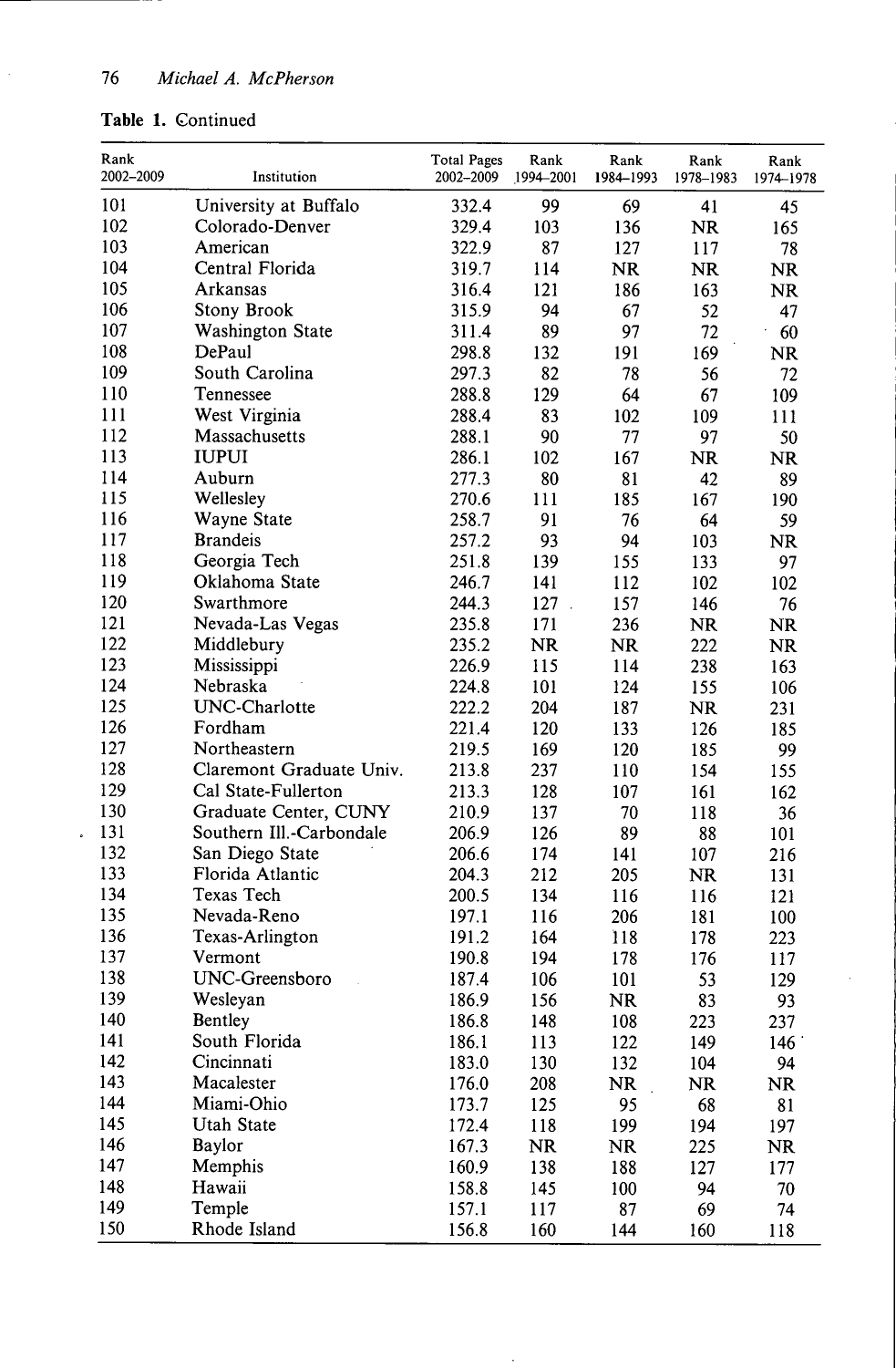$\ddot{\phantom{0}}$ 

| Rank<br>2002–2009 | Institution            | <b>Total Pages</b><br>2002-2009 | Rank<br>1994-2001 | Rank<br>1984-1993 | Rank<br>1978-1983 | Rank<br>1974-1978 |
|-------------------|------------------------|---------------------------------|-------------------|-------------------|-------------------|-------------------|
| 151               | Virginia Commonwealth  | 155.2                           | 122               | 156               | 110               | 161               |
| 152               | Wake Forest            | 152.9                           | 144               | 200               | <b>NR</b>         | <b>NR</b>         |
| 153               | East Carolina          | 152.6                           | 112               | 158               | 171               | 170               |
| 154               | North Texas            | 151.3                           | 146               | 154               | <b>NR</b>         | <b>NR</b>         |
| 155               | Appalachian State      | 144.2                           | 197               | 160               | 173               | <b>NR</b>         |
| 156               | Texas-San Antonio      | 143.7                           | 167               | 176               | 159               | <b>NR</b>         |
| 157               | Renssalaer             | 139.9                           | 219               | 229               | <b>NR</b>         | <b>NR</b>         |
| 158               | Amherst                | 132.1                           | 136               | 217               | 123               | 95                |
| 159               | Colgate                | 130.9                           | 182               | 145               | <b>NR</b>         | NR                |
| 160               | U.S. Naval Academy     | 130.7                           | <b>NR</b>         | <b>NR</b>         | 217               | <b>NR</b>         |
| 161               | Nebraska-Omaha         | 116.4                           | 187               | 201               | <b>NR</b>         | <b>NR</b>         |
| 162               | Illinois State         | 111.5                           | 135               | 93                | 99                | 112               |
| 163               | Cal State-Sacramento   | 109.5                           | <b>NR</b>         | NR                | 187               | <b>NR</b>         |
| 164               | Seattle Univ.          | 107.5                           | 191               | NR.               | <b>NR</b>         | NR                |
| 165               | Villanova              | 103.9                           | 210               | <b>NR</b>         | <b>NR</b>         | <b>NR</b>         |
| 166               | Occidental College     | 103.4                           | <b>NR</b>         | 197               | <b>NR</b>         | 182               |
| 167               | Union                  | 103.1                           | 161               | 198               | 152               | 142               |
| 168               | Towson                 | 102.0                           | 168               | 227               | <b>NR</b>         | <b>NR</b>         |
| 169               | Western Michigan       | 101.9                           | 184               | 171               | 213               | 179               |
| 170               | Maryland-Baltimore     | 101.2                           | 140               | 115               | 200               | <b>NR</b>         |
| 171               | Cal. Polytech State    | 99.0                            | <b>NR</b>         | 220               | 168               | 233               |
| 172               | Sam Houston State      | 96.4                            | <b>NR</b>         | <b>NR</b>         | <b>NR</b>         | <b>NR</b>         |
| 173               | Middle Tennessee State | 95.6                            | <b>NR</b>         | <b>NR</b>         | 174               | <b>NR</b>         |
| 174               | New Hampshire          | 95.0                            | 142               | 166               | 198               | 151               |
| 175               | Hamilton               | 93.5                            | 133               | 159               | 170               | 127               |
| 176               | Trinity Univ.          | 92.9                            | <b>NR</b>         | <b>NR</b>         | 215               | NR.               |
| 177               | Loyola Marymount       | 92.2                            | 192               | <b>NR</b>         | <b>NR</b>         | <b>NR</b>         |
| 178               | Ohio                   | 90.7                            | 179               | 189               | 239               | 159               |
| 179               | Mississippi State      | 88.6                            | <b>NR</b>         | NR.               | 226               | 137               |
| 180               | New Mexico             | 87.9                            | 107               | 123               | 87                | 79                |
| 181               | North Dakota           | 87.0                            | <b>NR</b>         | <b>NR</b>         | <b>NR</b>         | 220               |
| 182               | <b>Bowdoin</b>         | 86.8                            | 180               | 139               | 111               | 133               |
| 183               | Hunter College, CUNY   | 85.3                            | 186               | 194               | <b>NR</b>         | <b>NR</b>         |
| 184               | Lafayette College      | 84.5                            | 163               | 237               | <b>NR</b>         | <b>NR</b>         |
| 185               | Texas Christian        | 84.5                            | 225               | 224               | <b>NR</b>         | <b>NR</b>         |
| 186               | Saint Louis Univ.      | 82.2                            | 143               | <b>NR</b>         | <b>NR</b>         | 167               |
| 187               | Lehigh                 | 82.0                            | 153               | 131               | 105               | 116               |
| 188               | Colby College          | 78.4                            | 222               | <b>NR</b>         | 235               | 198               |
| 189               | Northern Illinois      | 78.2                            | 151               | 111               | 93                | 108               |
| 190               | Cal State-Northridge   | 76.9                            | 172               | 113               | 148               | 105               |
| 191               | North Dakota State     | 76.2                            | NR                | <b>NR</b>         | <b>NR</b>         | <b>NR</b>         |
| 192               | Pepperdine             | 75.8                            | <b>NR</b>         | NR                | <b>NR</b>         | <b>NR</b>         |
| 193               | Old Dominion           | 75.0                            | 201               | 211               | 162               | 188               |
| 194               | Richmond               | 73.2                            | NR                | 228               | <b>NR</b>         | <b>NR</b>         |
| 195               | Dayton                 | 71.9                            | 220               | 168               | <b>NR</b>         | <b>NR</b>         |
| 196               | Kenyon                 | 71.6                            | <b>NR</b>         | <b>NR</b>         | NR                | <b>NR</b>         |
| 197               | Akron                  | 70.2                            | 231               | <b>NR</b>         | <b>NR</b>         | <b>NR</b>         |
| 198               | Washington and Lee     | 68.8                            | <b>NR</b>         | NR.               | <b>NR</b>         | <b>NR</b>         |
| 199               | Air Force Academy      | 68.2                            | 181               | 172               | NR                | <b>NR</b>         |
| 200               | Portland State         | 67.6                            | 215               | 184               | <b>NR</b>         | <b>NR</b>         |
|                   |                        |                                 |                   |                   |                   |                   |

# **Table 1.** Continued

l.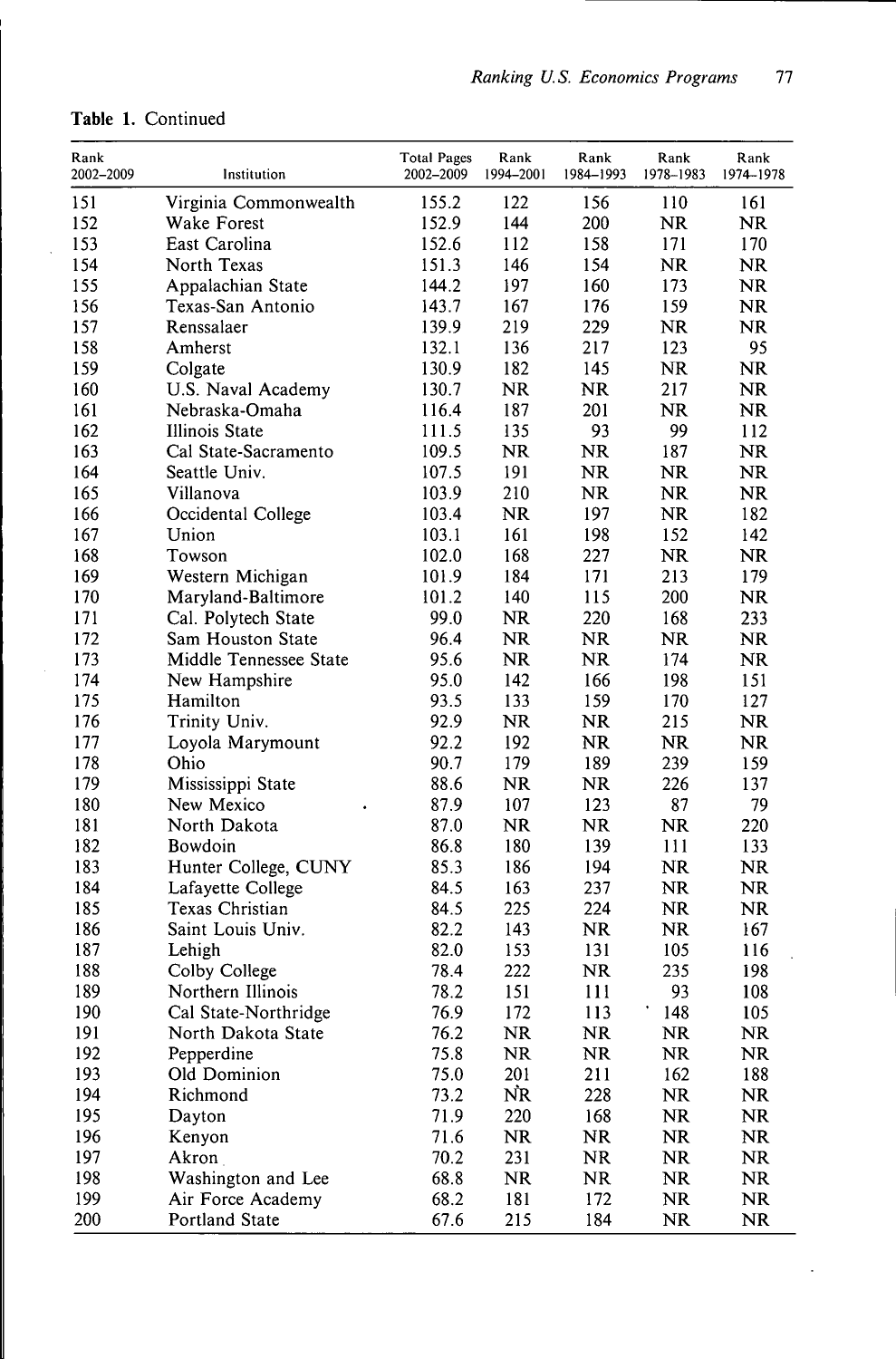## **Table 1.** Continued

| Rank<br>2002-2009 | Institution                | <b>Total Pages</b><br>2002-2009 | Rank<br>1994-2001 | Rank<br>1984-1993 | Rank<br>1978-1983 | Rank<br>1974-1978 |
|-------------------|----------------------------|---------------------------------|-------------------|-------------------|-------------------|-------------------|
| 201               | Babson                     | 67.5                            | <b>NR</b>         | <b>NR</b>         | <b>NR</b>         | <b>NR</b>         |
| 202               | Gettysburg College         | 67.0                            | <b>NR</b>         | <b>NR</b>         | <b>NR</b>         | <b>NR</b>         |
| 203               | Queens College, CUNY       | 65.6                            | 239               | 174               | 120               | <b>NR</b>         |
| 204               | Missouri-St. Louis         | 65.6                            | <b>NR</b>         | 125               | 136               | 138               |
| 205               | Saint Cloud State          | 65.2                            | 175               | <b>NR</b>         | 227               | 238               |
| 206               | Smith College              | 64.6                            | 205               | 152               | 147               | NR                |
| 207               | <b>Barnard College</b>     | 62.8                            | 155               | 208               | 220               | <b>NR</b>         |
| 208               | Chapman                    | 61.7                            | NR                | <b>NR</b>         | 229               | 228               |
| 209               | Clark                      | 61.5                            | 131               | 135               | 156               | 128               |
| 210               | <b>Bowling Green</b>       | 60.9                            | 190               | 190               | 211               | 144               |
| 211               | Colorado School of Mines   | 60.7                            | <b>NR</b>         | <b>NR</b>         | <b>NR</b>         | <b>NR</b>         |
| 212               | Southern Mississippi       | 60.2                            | 150               | NR                | <b>NR</b>         | <b>NR</b>         |
| 213               | Univ. of San Francisco     | 59.6                            | NR                | <b>NR</b>         | 209               | <b>NR</b>         |
| 214               | <b>Ball State</b>          | 59.5                            | 147               | 137               | 166               | <b>NR</b>         |
| 215               | Southern Ill.-Edwardsville | 59.0                            | 213               | 179               | 144               | <b>NR</b>         |
| 216               | New Orleans                | 57.7                            | 178               | 129               | 158               | 153               |
| 217               | CO State U                 | 57.6                            | 154               | 181               | 98                | 110               |
| 218               | Bucknell                   | 56.2                            | <b>NR</b>         | NR.               | <b>NR</b>         | <b>NR</b>         |
| 219               | Toledo                     | 55.1                            | 166               | 130               | <b>NR</b>         | 219               |
| 220               | Loyola-Baltimore           | 54.6                            | <b>NR</b>         | 207               | <b>NR</b>         | <b>NR</b>         |
| 221               | Kennesaw State             | 54.3                            | <b>NR</b>         | <b>NR</b>         | <b>NR</b>         | <b>NR</b>         |
| 222               | Louisiana Tech             | 53.9                            | 214               | 175               | 240               | <b>NR</b>         |
| 223               | Rhodes College             | 53.8                            | <b>NR</b>         | <b>NR</b>         | <b>NR</b>         | <b>NR</b>         |
| 224               | Central Arkansas           | 53.7                            | 218               | <b>NR</b>         | <b>NR</b>         | <b>NR</b>         |
| 225               | Cal State-Long Beach       | 53.2                            | <b>NR</b>         | 177               | 122               | 198               |
| 226               | Western Kentucky           | 52.8                            | 235               | 146               | 231               | NR                |
| 227               | New School                 | 52.7                            | 149               | 204               | <b>NR</b>         | 200               |
| 228               | Kent State                 | 50.3                            | 157               | 214               | 201               | 160               |
| 229               | Louisville                 | 49.9                            | 207               | 173               | <b>NR</b>         | <b>NR</b>         |
| 230               | <b>Texas State</b>         | 49.3                            | NR                | <b>NR</b>         | <b>NR</b>         | <b>NR</b>         |
| 231               | Rochester Tech             | 48.9                            | <b>NR</b>         | <b>NR</b>         | <b>NR</b>         | <b>NR</b>         |
| 232               | Central Michigan           | 48.7                            | <b>NR</b>         | 210               | 193               | <b>NR</b>         |
| 233               | Northern Iowa              | 48.6                            | 199               | <b>NR</b>         | <b>NR</b>         | NR                |
| 234               | <b>Bates</b>               | 48.0                            | 234               | <b>NR</b>         | <b>NR</b>         | <b>NR</b>         |
| 235               | Carleton College           | 47.8                            | <b>NR</b>         | 161               | 203               | 144               |
| 236               | San Jose State             | 47.3                            | 200               | 151               | 113               | 140               |
| 237               | U.S. Military Academy      | 47.3                            | <b>NR</b>         | <b>NR</b>         | <b>NR</b>         | <b>NR</b>         |
| 238               | Pace                       | 47.1                            | <b>NR</b>         | <b>NR</b>         | <b>NR</b>         | <b>NR</b>         |
| 239               | Seton Hall                 | 46.5                            | <b>NR</b>         | <b>NR</b>         | <b>NR</b>         | 189               |
| 240               | Vassar                     | 46.1                            | <b>NR</b>         | <b>NR</b>         | <b>NR</b>         | <b>NR</b>         |

NR indicates institution not ranked.

1974–1978 periods.<sup>5</sup> This table contains several particularly noteworthy items. First, the top institutions have remained largely the same over time. Harvard, Chicago, MIT, and other elite programs have been at or near the top of the rankings in each of the four time periods. There is

 $<sup>5</sup>$  This ranking is of the sort that Scott and Mitias (1996) described as a "flow" ranking. An institution is credited with a</sup> publication if the author lists that institution as his or her affiliation. This measure thus includes publications by faculty members outside an institution's economics department (e.g., in business schools and agricultural economics programs) as well as publications by students, visitors, and other individuals not on the tenure track.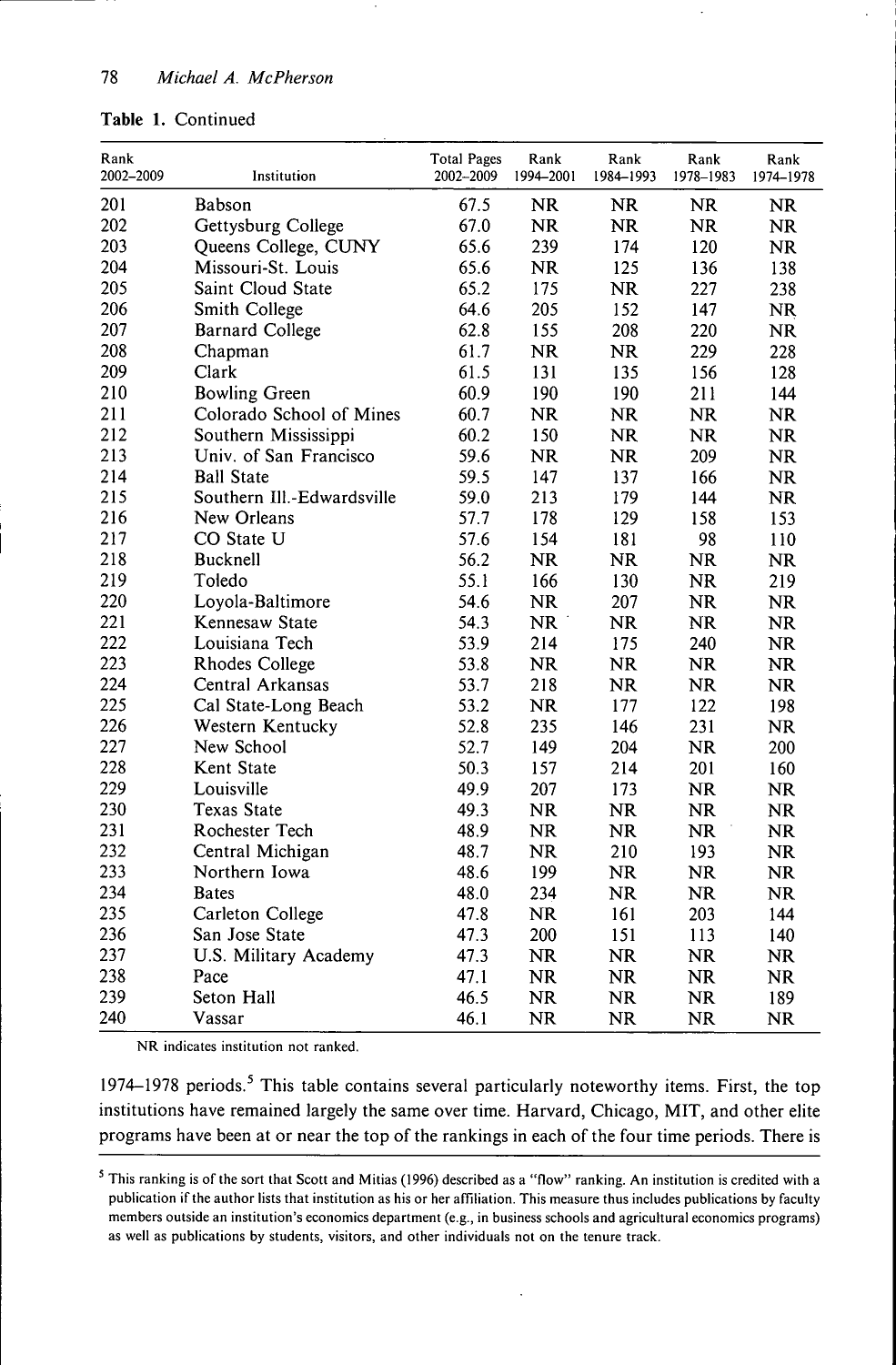considerably more churning the farther one travels down the ranking. Scott and Mitias (1996) found it useful to divide this list into four categories: the top 19, the next 30, the next 51, and the remaining 140. They noted that the differences between pages published at the lowestranked and highest-ranked programs in each tier falls off quickly as program ranking decreases, and they interpret this to mean that it is quite costly to move from one tier to another and particularly difficult to break into the top tier. My results are quite similar in this regard. As an example, consider an upward movement of 10 spots in the ranking. For the 150th ranked program, this would take 30 additional pages over the 2002-2009 period or about two 15-page articles. For the 100th ranked program, a jump of 10 places would involve about 58 pages (nearly four additional articles). The program ranked 50th would need 173 additional pages (about 12 additional articles) to move to the 40th spot. Further upward movement becomes evermore difficult and costly. Indeed, for the 20th ranked program to break into the top 10, about 121 additional articles would need to be published in top journals. In light of this, it is unsurprising that lower-ranked programs have a much greater tendency to change ranking positions. The mean absolute change in rank between the ranking in the 1994-2001 period and that in the 2002-2009 period is 2.0 for the top 19 programs, 7.0 for the next 30, 16.8 for the third group, and 30.6 for the lowest 140 programs. Scott and Mitias (1996) identified this phenomenon, and, broadly speaking, this pattern is remarkably consistent over time: the average program in the top tier has changed its rank by three spots if we average each school's absolute rank changes since the 1974-1978 ranking; the figures are 10.8, 20.9, and 29.4 for each successively lower program tier. Nevertheless, some institutions have experienced notable changes in ranking over the past 15 years. For example, the University of California at San Diego has managed to propel itself 11 positions upward between the 1984-1993 period and the most recent period, principally in the period between 1994 and 2001. Berkeley, Columbia, and Penn have all improved their ranking, mainly in the most recent period. As examples of the opposite trend, Rochester and Carnegie Mellon have both fallen out of the top group. As discussed previously, dramatic jumps are more common the farther down the ranking one goes.

A related phenomenon involves the concentration of pages published. Hirsch et al. (1984) noted that output of scholarly articles in top journals is highly concentrated in the highest-ranked institutions. They calculate concentration ratios as follows:

$$
CR(m) = \frac{\sum_{i=1}^{m} X_i}{\sum_{i=1}^{240} X_i}
$$

where *X* is *AER-equivalent* pages published, and *m* is the number of high-ranked institutions. Table 2 presents the concentration ratios for the highest 1, 5, 10, 25, 50, and 100 institutions for the two most recent periods, as well as for the 1984-1993, 1978-1983, and 1974-1978 periods. Since the present ranking is based on 50 journals and the earlier rankings use a smaller number, these percentages are not directly comparable. Nevertheless, one might expect that the addition of several lower-ranked journals might cause the concentration percentages to decline—generally speaking, this has not occurred. Other changes may affect concentration ratios over time. For example, the near-universal reach of the internet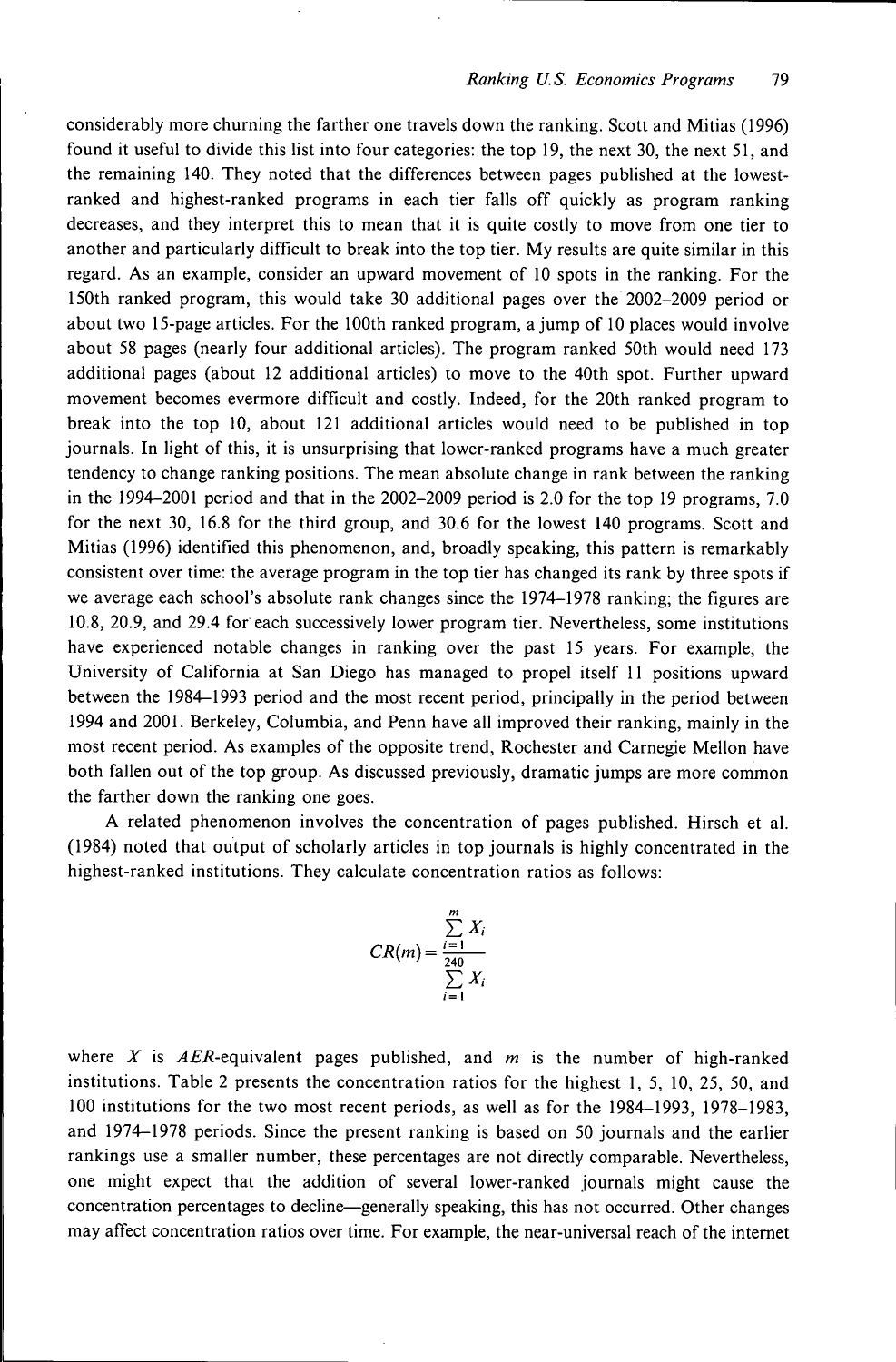|                  | 1974–1978 | 1978-1983 | 1984-1993 | 1994-2001 | 2001-2009 |
|------------------|-----------|-----------|-----------|-----------|-----------|
| Top program      | 0.053     | 0.053     | 0.042     | 0.048     | 0.039     |
| Top 5 programs   | 0.205     | 0.187     | 0.184     | 0.183     | 0.189     |
| Top 10 programs  | 0.321     | 0.308     | 0.312     | 0.305     | 0.325     |
| Top 25 programs  | 0.550     | 0.554     | 0.540     | 0.536     | 0.548     |
| Top 50 programs  | 0.735     | 0.743     | 0.727     | 0.740     | 0.736     |
| Top 100 programs | 0.910     | 0.912     | 0.898     | 0.900     | 0.895     |

**Table 2.** Concentration Ratios for Top Programs

over recent decades presumably makes coauthoring less costly, perhaps leading to lower **, 6** concentration ratios.

#### **4. Impact-Adjusted Rankings**

The rankings presented in Table 1 define the top journals in economics fairly broadly, permitting a reasonable ranking of a list that includes mid- and lower-level programs as well as a ranking that is broadly comparable with ranking using data from earlier periods. A drawback to this approach is that it treats all of the top 50 journals as equivalent. In fact, there is extensive literature that attempts to determine the impact a particular journal may have according to how often articles in it are cited in other scholarly journals. Most recently, Kalaitzidakis, Mamuneas, and Stengos (2010) calculated impact factors based on citations per article,, correcting for self-citations. For the top 100 programs, Table 3 weights the AER-adjusted page counts previously used in Table 1 by these journal impact factors.<sup>7</sup> For the most part, the rankings of elite programs do not change much when adopting this more stringent definition of quality, although outside of the top 10 programs there are cases in which this distinction is important. The University of California at Santa Barbara, for example, is ranked 59th in Table 1 but 42nd when impact adjusted pages are considered. North Carolina, Arizona, and Brown are similar in this regard. On the other hand, publications in high impact journals are evidently a relatively smaller proportion of total pages published at other institutions, causing the ranking in Table 3 of these programs to be quite a bit lower than that in Table 1. Table 3 also provides further evidence of the recent ascension of the University of California at San Diego and the modest declines of programs such as Carnegie Mellon and Rochester that were noticeable in Table 1. Unsurprisingly, the concentration of pages published in the elite programs that was noted earlier is even more pronounced in this case. For example, 44.7% of the impact-adjusted pages published at the top 240 schools were published by those affiliated with the top 25 programs, whereas the unadjusted concentration ratio is 32.5%.

 $<sup>6</sup>$  In fact these figures are not true concentration ratios, since the denominator is pages published in the top 240 programs</sup> rather than total pages published in the journals. Hirsch et al. (1984) acknowledged this fact, but their data set (as well as that of Scott and Mitias [1996], evidently) precluded the possibility of calculating the more correct measures. The ratios for the most recent two periods in Table 2 are calculated in the same way in order to facilitate comparisons with earlier years, but my data do permit the true ratios to be computed. For the 1994–2001 period, CR(1), CR(5), CR(10), CR(25), CR(50), and CR(IOO) are 0.026, 0.099, 0.166, 0.291, 0.402, and 0.489, respectively. Comparable figures for 2002-2009 are 0.027, 0.094, 0.161, 0.272, 0.366, and 0.455.

<sup>&</sup>lt;sup>7</sup> I will provide rankings of programs outside the top 100 on request.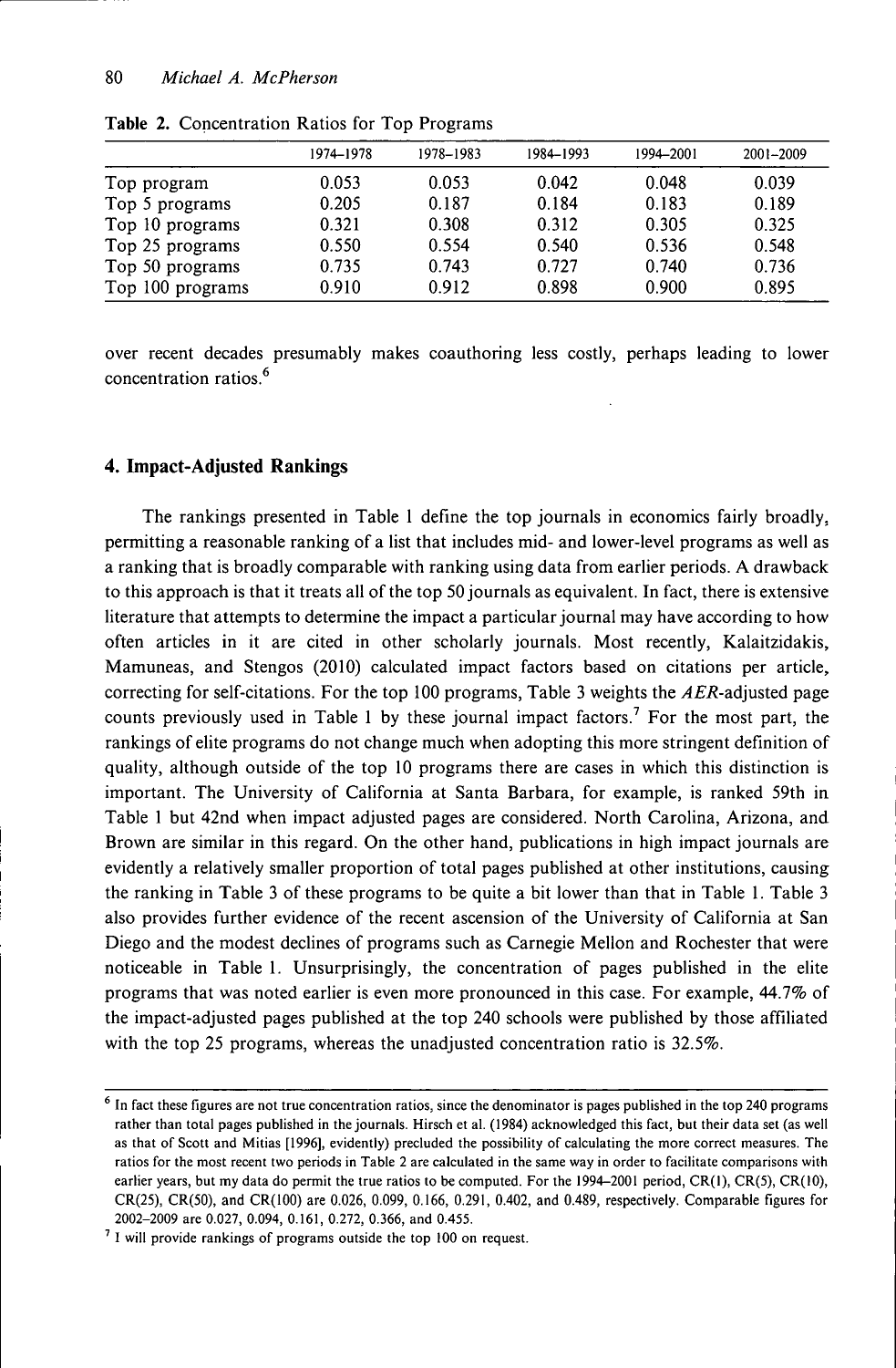| Impact-Adjusted<br>Rank, 2002-2009 | Institution                       | Impact-Adjusted<br>Pages,<br>2002-2009 | 2002-2009<br>Rank from<br>Table 1 | Impact-Adjusted<br>Rank,<br>1994-2001 | 1994-2001<br>Rank from  |
|------------------------------------|-----------------------------------|----------------------------------------|-----------------------------------|---------------------------------------|-------------------------|
| 1                                  | Harvard                           |                                        |                                   |                                       | Table 1                 |
| $\overline{\mathbf{c}}$            | Chicago                           | 3563.8<br>2681.6                       | 1                                 | 1                                     | 1                       |
| 3                                  | MIT                               |                                        | $\overline{c}$<br>4               | $\boldsymbol{2}$                      | $\overline{\mathbf{c}}$ |
| 4                                  | Berkeley                          | 2293.6<br>2229.1                       |                                   | 3                                     | 4                       |
| 5                                  |                                   |                                        | 3                                 | 8                                     | 7                       |
| 6                                  | Stanford<br><b>NYU</b>            | 2096.1                                 | 5                                 | 5                                     | 5                       |
| 7                                  | Northwestern                      | 1895.3                                 | 6<br>$\overline{7}$               | 9                                     | 8                       |
| 8                                  | Penn                              | 1837.4                                 |                                   | 6                                     | 6                       |
| 9                                  | Columbia                          | 1691.7                                 | 8                                 | 4                                     | 3                       |
| 10                                 | Princeton                         | 1664.8                                 | 9                                 | 12                                    | 13                      |
| 11                                 | Yale                              | 1637.8                                 | 12                                | 7                                     | 9                       |
| 12                                 | <b>UCLA</b>                       | 1365.8                                 | 10                                | 10                                    | 12                      |
| 13                                 |                                   | 1299.2                                 | 13                                | 13                                    | 11                      |
| 14                                 | Michigan                          | 1133.3                                 | 11                                | 11                                    | 10                      |
| 15                                 | Duke                              | 827.1                                  | 14                                | 17                                    | 19                      |
|                                    | Maryland                          | 761.4                                  | 16                                | 19                                    | 16                      |
| 16<br>17                           | Cornell                           | 721.5                                  | 15                                | 16                                    | 14                      |
| 18                                 | UC-San Diego<br>Wisconsin         | 709.3                                  | 18                                | 14                                    | 17                      |
|                                    |                                   | 618.5                                  | 19                                | 15                                    | 15                      |
| 19                                 | Texas                             | 590.4                                  | 23                                | 20                                    | 18                      |
| 20                                 | Minnesota                         | 587.9                                  | 22                                | 25                                    | 24                      |
| 21<br>22                           | Illinois<br><b>USC</b>            | 574.5                                  | 17                                | 26                                    | 20                      |
| 23                                 | Ohio State                        | 552.5                                  | 20                                | 29                                    | 26                      |
|                                    |                                   | 490.0                                  | 21                                | 21                                    | 23                      |
| 24<br>25                           | Dartmouth                         | 486.6                                  | 27                                | 39                                    | 41                      |
| 26                                 | <b>Brown</b>                      | 483.3                                  | 35                                | 27                                    | 33                      |
|                                    | Carnegie Mellon                   | 465.7                                  | 26                                | 24                                    | 28                      |
| 27<br>28                           | Washington University             | 460.8                                  | 29                                | 35                                    | 36                      |
| 29                                 | <b>Boston University</b>          | 454.5                                  | 33                                | 22                                    | 29                      |
| 30                                 | <b>Boston College</b>             | 434.7                                  | 36                                | 45                                    | 51                      |
| 31                                 | Rochester<br><b>UC-Davis</b>      | 408.0                                  | 28                                | 18                                    | 21                      |
| 32                                 |                                   | 380.7                                  | 24                                | 23                                    | 22                      |
| 33                                 | Penn State<br>Cal. Inst. of Tech. | 367.3                                  | 30                                | 28                                    | 25                      |
| 34                                 | Virginia                          | 361.0                                  | 41                                | 40                                    | 48                      |
| 35                                 | North Carolina                    | 322.3<br>310.9                         | 42<br>32                          | 30                                    | 32                      |
| 36                                 | Arizona State                     | 305.9                                  | 46                                | 36<br>52                              | 30                      |
| 37                                 | Vanderbilt                        | 305.8                                  | 34                                | 46                                    | 52<br>44                |
| 38                                 |                                   | 304.9                                  | 44                                |                                       |                         |
| 39                                 | Georgetown<br>Michigan State      | 301.0                                  |                                   | 41                                    | 49                      |
| 40                                 | Emory                             | 255.9                                  | 25<br>45                          | 32                                    | 27                      |
| 41                                 | Purdue                            | 253.1                                  | 39                                | 63<br>49                              | 70                      |
| 42                                 | UC-Santa Barbara                  | 248.3                                  | 59                                | 48                                    | 42                      |
| 43                                 | UC-Irvine                         | 243.9                                  |                                   |                                       | 57                      |
| 44                                 | Indiana                           | 233.1                                  | 38<br>43                          | 50                                    | 47                      |
| 45                                 | Notre Dame                        | 232.9                                  |                                   | 43                                    | 34                      |
| 46                                 | Pittsburgh                        | 232.6                                  | 55<br>49                          | 60                                    | 67                      |
| 47                                 | Arizona                           | 227.4                                  | 40                                | 34<br>42                              | 45                      |
| 48                                 | Rutgers                           | 217.2                                  | 50                                | 47                                    | 39                      |
|                                    |                                   |                                        |                                   |                                       | 40                      |

**Table 3.** University Rankings Based on Pages in Top 50 Journals by All Faculty, 1994-2009 (Adjusted for Journal Impact)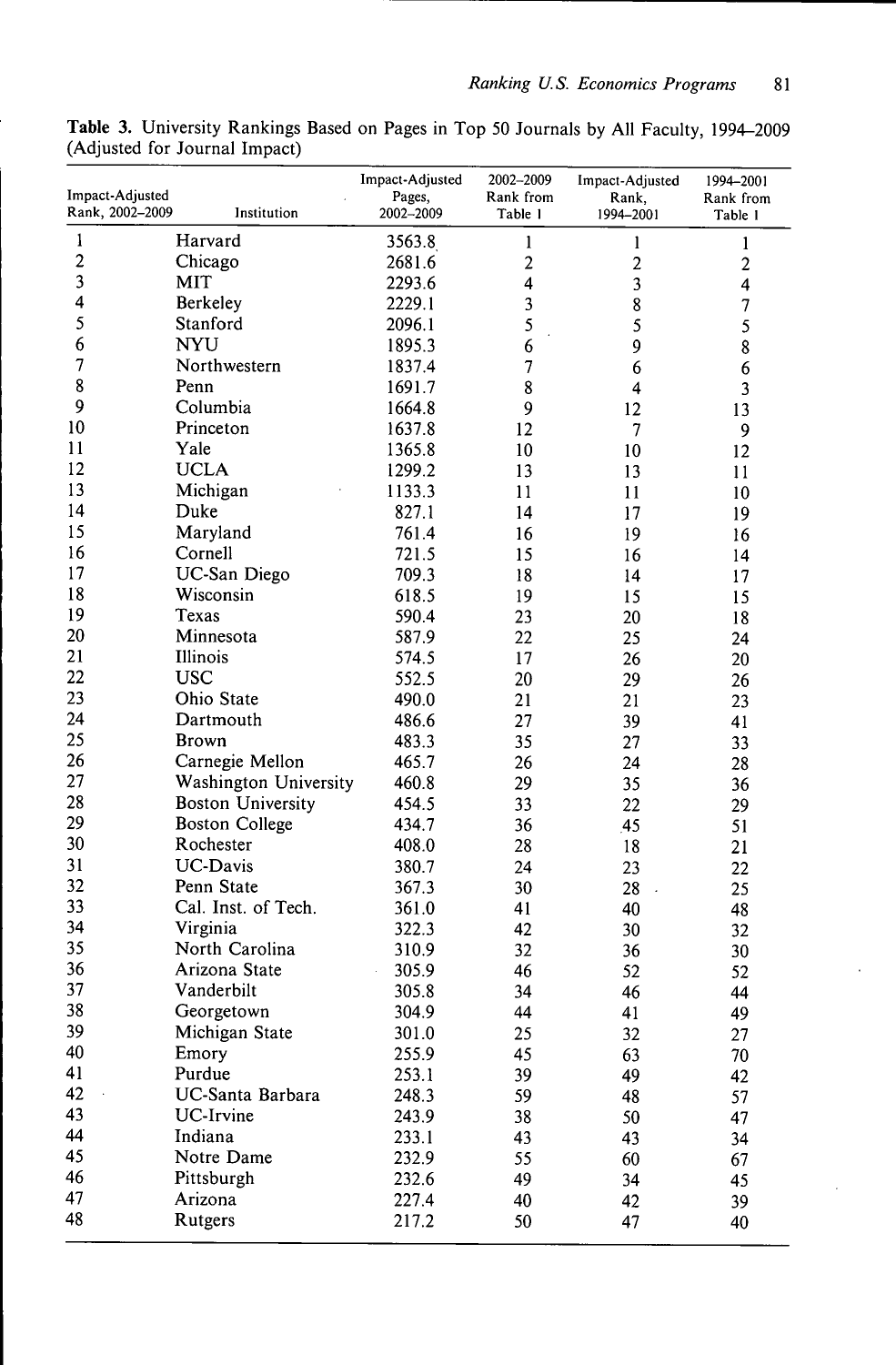## **Table 3.** Continued

 $\sim$ 

 $\hat{\boldsymbol{\theta}}$ 

| Impact-Adjusted<br>Rank, 2002-2009 | Institution                      | Impact-Adjusted<br>Pages,<br>2002-2009 | 2002-2009<br>Rank from<br>Table 1 | Impact-Adjusted<br>Rank,<br>1994-2001 | 1994-2001<br>Rank from<br>Table 1 |
|------------------------------------|----------------------------------|----------------------------------------|-----------------------------------|---------------------------------------|-----------------------------------|
| 49                                 | $\ddot{\phantom{a}}$<br>Colorado | 209.0                                  | 52                                | 55                                    | 53                                |
| 50                                 | Syracuse                         | 202.8                                  | 53                                | 65                                    | 61                                |
| 51                                 | Johns Hopkins                    | 199.1                                  | 62                                | 37                                    | 46                                |
| 52                                 | Oregon                           | 199.0                                  | 64                                | 53                                    | 58                                |
| 53                                 | Univ. of Washington              | 193.0                                  | 51                                | 38                                    | 35                                |
| 54                                 | Iowa                             | 192.4                                  | 54                                | 31                                    | 37                                |
| 55                                 | George Mason                     | 186.9                                  | 47                                | 93                                    | 63                                |
| 56                                 | Texas A&M                        | 184.0                                  | 37                                | 44                                    | 31                                |
| 57                                 | Georgia State                    | 176.0                                  | 48                                | 57                                    | 59                                |
| 58                                 | <b>UC-Santa Cruz</b>             | 174.6                                  | 61                                | 58                                    | 68                                |
| 59                                 | Rice                             | 173.1                                  | 60                                | 56                                    | 65                                |
| 60                                 | Florida                          | 170.1                                  | 65                                | 33                                    | 38                                |
| 61                                 | Houston                          | 157.4                                  | 58                                | 51                                    | 62                                |
| 62                                 | Georgia                          | 148.1                                  | 56                                | .61                                   | 50                                |
| 63                                 | Iowa State                       | 147.6                                  | 31                                | 62                                    | 43                                |
| 64                                 | Delaware                         | 135.9                                  | 80                                | 102                                   | 86                                |
| 65                                 | SMU                              | 131.9                                  | 63                                | 59                                    | 55                                |
| 66                                 | Case Western                     | 131.4                                  | 87                                | 91                                    | 110                               |
| 67                                 | Tufts                            | 122.5                                  | 69                                | 83                                    | 75                                |
| 68                                 | Utah                             | 112.2                                  | 76                                | 75                                    | 108                               |
| 69                                 | Drexel                           | 110.7                                  | 96                                | 251                                   | 275                               |
| 70                                 | Texas-Dallas                     | 108.4                                  | 74                                | 110                                   | 104                               |
| 71                                 | George Washington                | 104.8                                  | 71                                | 66                                    | 64                                |
| 72                                 | <b>BYU</b>                       | 104.2                                  | 70                                | 78                                    | 81                                |
| 73                                 | Kentucky                         | 102.5                                  | 72                                | 73                                    | 72                                |
| 74                                 | University of Miami              | 99.2                                   | 79                                | 67                                    | 94                                |
| 75                                 | Missouri                         | 98.5                                   | 68                                | 85                                    | 79                                |
| 76                                 | Baruch College, CUNY             | 89.9                                   | 83                                | 114                                   | 109                               |
| 77                                 | Connecticut                      | 86.6                                   | 73                                | 107                                   | 73                                |
| 78                                 | Williams College                 | 84.8                                   | 100                               | 103                                   | 124                               |
| 79                                 | Florida State                    | 81.3                                   | 66                                | 70                                    | 60                                |
| 80                                 | Florida International            | 79.8                                   | 92                                | 98                                    | 120                               |
| 81                                 | <b>NC</b> State                  | 77.8                                   | 57                                | 72                                    | 56                                |
| 82                                 | <b>VPI</b>                       | 77.7                                   | 67                                | 54                                    | 54                                |
| 83                                 | University at Albany             | 76.0                                   | 99                                | 77                                    | 85                                |
| 84                                 | Claremont McKenna                | 67.8                                   | 75                                | 133                                   | 159                               |
| 85                                 | Tulane                           | 66.7                                   | 98                                | 69                                    | 69                                |
| 86                                 | Binghamton                       | 64.5                                   | 82                                | 157                                   | 123                               |
| 87                                 | <b>Brandeis</b>                  | 62.6                                   | 117                               | 64                                    | 99                                |
| 88                                 | Wisconsin-Milwaukee              | 62.2                                   | 77                                | 118                                   | 97                                |
| 89                                 | Georgia Tech                     | 61.3                                   | 118                               | 158                                   | 139                               |
| 90                                 | American                         | 59.9                                   | 103                               | 84                                    | 87                                |
| 91                                 | <b>UC-Riverside</b>              | 58.9                                   | 94                                | 80                                    | 95                                |
| 92                                 | Clemson                          | 58.9                                   | 84                                | 86                                    | 88                                |
| 93                                 | Santa Clara                      | 58.9                                   | 97                                | 108                                   | 105                               |
| 94                                 | Montana State                    | 58.7                                   | 89                                | 101                                   | 66                                |
| 95                                 | Fordham                          | 58.0                                   | 126                               | 104                                   | 119                               |
| 96                                 | Kansas                           | 57.8                                   | 93                                | 92                                    | 77                                |
| 97                                 | <b>Stony Brook</b>               | 56.7                                   | 106                               | 76                                    | 93                                |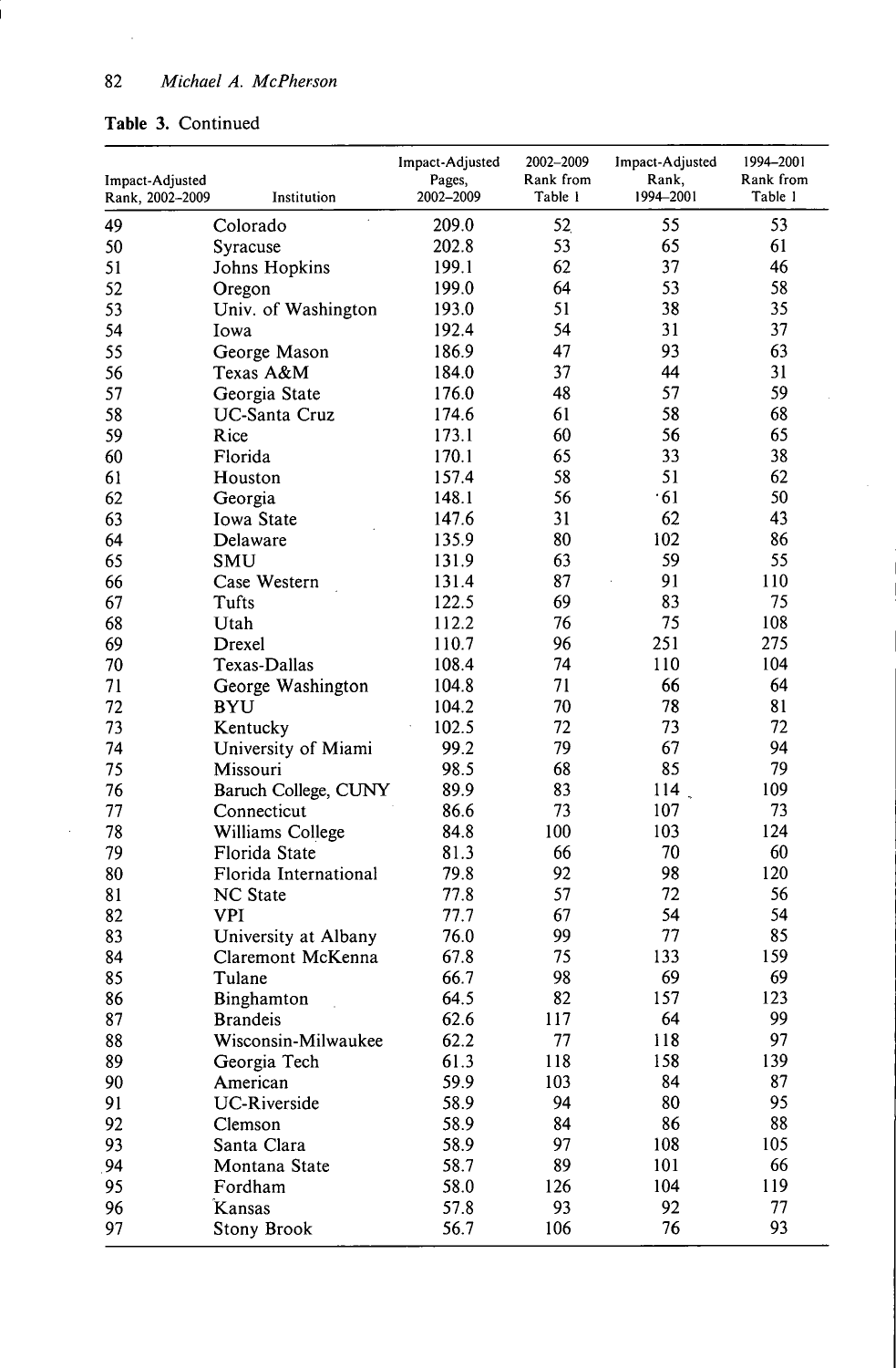|     | Impact-Adjusted<br>Rank, 2002–2009 | Institution      | Impact-Adjusted<br>Pages.<br>2002-2009 | 2002-2009<br>Rank from<br>Table 1 | Impact-Adjusted<br>Rank,<br>1994-2001 | 1994-2001<br>Rank from<br>Table 1 |
|-----|------------------------------------|------------------|----------------------------------------|-----------------------------------|---------------------------------------|-----------------------------------|
| 98  | LSU                                |                  | 56.6                                   | 86                                | 99                                    | 71                                |
| 99  |                                    | Illinois-Chicago | 55.3                                   | 85                                | 96                                    | 92                                |
| 100 |                                    | DePaul           | 51.3                                   | 108                               | 136                                   | $\overline{32}$                   |

## **Table 3.** Continued

## **5. Per Capita Publication Ranking Among Economics Faculty**

Departments differ in size. A department with fewer faculty members may not fare as well in rankings such as those presented in Tables 1 and 3. Table 4 adjusts for this by ranking based on pages published per economics department faculty member. I adopt the approach first suggested by Hogan (1984) and extended by Scott and Mitias (1996). Specifically, for the 2002-2009 period I count the publications of individuals who were economics department faculty during the 2009-2010 academic year. Similarly, an institution is credited with publications during the 1994-2001 period for any individual who was a member of that institution's economics department faculty during the  $2001-2002$  academic year.<sup>8</sup> Given that it is very difficult to obtain rosters for each year, we use the end-of-period rosters to represent the faculty of each institution. The impact-adjusted rankings based on pages in the top 50 journals for the top 100 programs are presented in Table  $4.9$  These rankings are similar to those presented in Tables 1 and 3, but important differences exist. Obviously, universities at which substantial numbers of pages are published by individuals who are not economics faculty will be ranked lower when only publications by economics faculty are considered. For example, Scott and Mitias (1996) found that in the earlier period programs with large and active business schools such as Chicago, Cornell, and NYU do substantially worse in such a ranking scheme. Generally, departments with fewer faculty members, such as the California Institute of Technology or Johns Hopkins, are ranked much higher based on productivity per faculty member; certain larger programs (e.g., Michigan and Illinois) move in the opposite direction.

#### **6. Alumni Rankings**

The rankings presented to this point are based on the scholarly output of individuals affiliated with institutions. In addition to production of research, institutions have the important function of producing graduates. A prospective graduate student might consider the productivity of a particular program's graduates in assessing the quality of training she might receive there. Similarly, an economics department interested in hiring a new colleague may be more interested in the productivity of alumni from an applicant's alma mater than in the productivity of faculty members there. A ranking of doctoral programs in economics based on

<sup>&</sup>lt;sup>8</sup> This is often called the "stock" approach in the literature. Faculty rosters were constructed from each institution's 2001-2002 and 2009-2010 undergraduate catalogs or from rosters obtained from each economics department. In order to ensure comparability, only tenured or tenure-track economics faculty were included.

As with other tables, I will provide rankings for institutions outside the top 100 on request.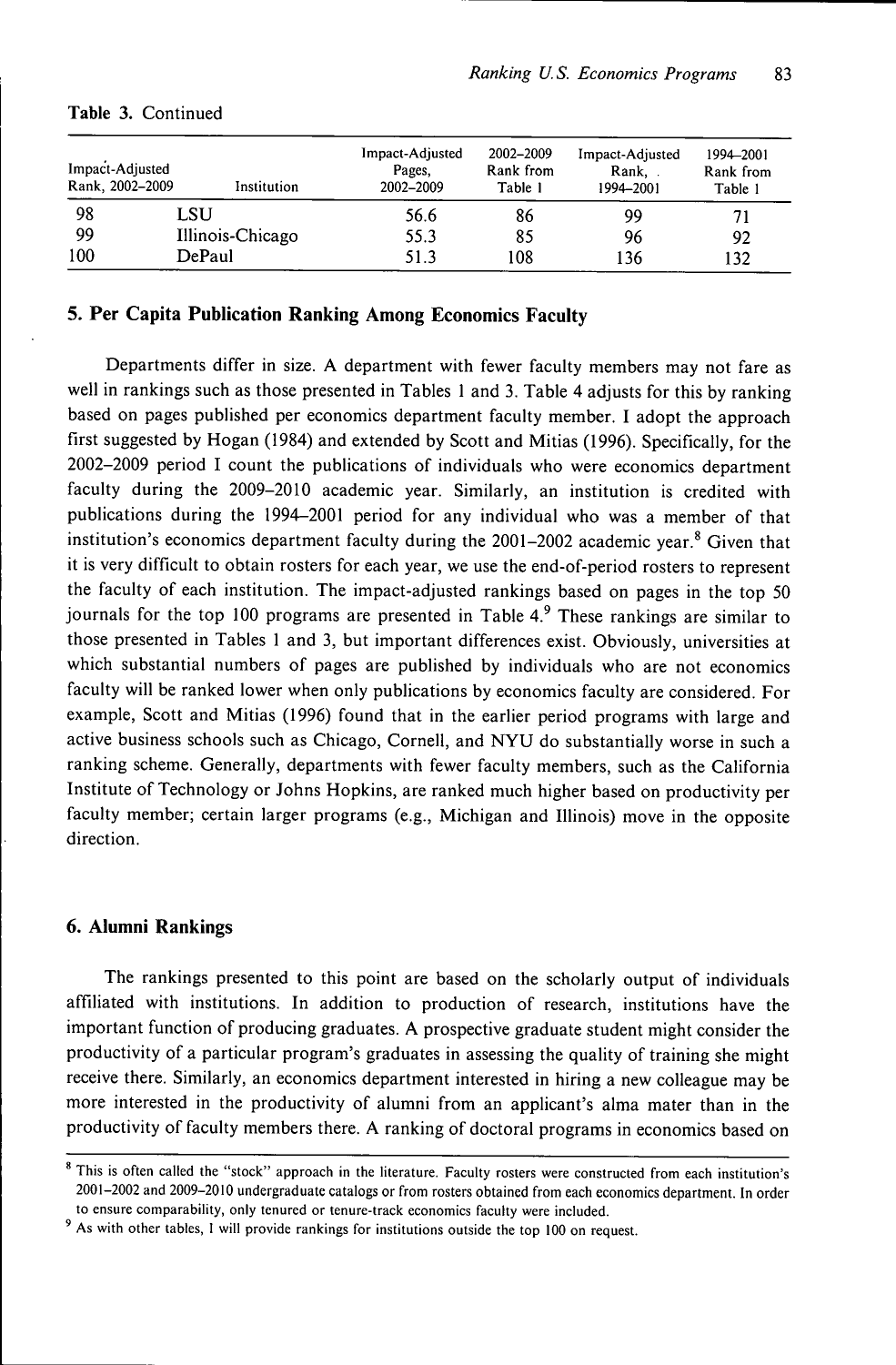|                          | 2002-2009          |                       | 1994-2001               |                       |  |
|--------------------------|--------------------|-----------------------|-------------------------|-----------------------|--|
|                          | Adjusted Pages per | <b>Adjusted Pages</b> | Adjusted Pages per      | <b>Adjusted Pages</b> |  |
| Institution              | Faculty: Rank      | per Faculty           | Faculty: Rank           | per Faculty           |  |
| Harvard                  | 1                  | 35.1                  | 1                       | 26.8                  |  |
| <b>MIT</b>               | $\overline{c}$     | 33.0                  | $\overline{c}$          | 26.2                  |  |
| Chicago                  | $\mathfrak{Z}$     | 30.8                  | $\overline{\mathbf{4}}$ | 24.2                  |  |
| Stanford                 | $\dot{4}$          | 26.8                  | 20                      | 11.9                  |  |
| Princeton                | 5                  | 26.3                  | 3                       | 24.3                  |  |
| Northwestern             | 6                  | 23.3                  | 14                      | 13.6                  |  |
| Columbia                 | 7                  | 23.1                  | 18                      | 12.3                  |  |
| Yale                     | 8                  | 21.6                  | 9                       | 17.9                  |  |
| Penn                     | 9                  | 21.1                  | 13                      | 13.8                  |  |
| Berkeley                 | 10                 | 20.6                  | 11                      | 15.3                  |  |
| <b>NYU</b>               | 11                 | 19.5                  | 8                       | 18.6                  |  |
| Cal. Inst. of Tech.      | 12                 | 18.4                  | 7                       | 19.0                  |  |
| <b>Brown</b>             | 13                 | 18.2                  | 10                      | 16.1                  |  |
| Minnesota                | 14                 | 16.6                  | 21                      | 11.3                  |  |
| UC-San Diego             | 15                 | 15.1                  | 5                       | 22.0                  |  |
| <b>UCLA</b>              | 16                 | 14.2                  | 17                      | 12.8                  |  |
| Johns Hopkins            | 17                 | 13.7                  | 16                      | 13.0                  |  |
| Michigan                 | 18                 | 12.5                  | 22                      | 11.2                  |  |
| <b>Boston College</b>    | 19                 | 11.8                  | 19                      | 12.1                  |  |
| Maryland                 | 20                 | 11.7                  | 26                      | 10.0                  |  |
| Dartmouth                | 21                 | 11.3                  | 30                      | 9.3                   |  |
| Cornell                  | 22                 | 11.0                  | 27                      | 9.7                   |  |
| Carnegie Mellon          | 23                 | 11.0                  | 28                      | 9.6                   |  |
| <b>USC</b>               | 24                 | 10.2                  | 34                      | 8.3.                  |  |
| Wisconsin                | 25                 | 10.1                  | 6                       | 19.2                  |  |
| Ohio State               | 26                 | 9.9                   | 29                      | 9.4                   |  |
| <b>Boston University</b> | 27                 | 9.8                   | 15                      | 13.1                  |  |
| Duke                     | 28                 | 9.3                   | 33                      | 8.5                   |  |
| Washington University    | 29                 | 9.0                   | 58                      | 4.5                   |  |
| Illinois                 | 30                 | 9.0                   | 35                      | 8.1                   |  |
| <b>UC-Irvine</b>         | 31                 | 8.5                   | 50                      | 5.2                   |  |
| Rochester                | 32                 | 8.2                   | 12                      | 14.7                  |  |
| UC-Santa Barbara         | 33                 | 8.1                   | 48                      | 5.5                   |  |
| <b>UC-Davis</b>          | 34                 | 7.6                   | 24                      | 10.1                  |  |
| Penn State               | 35                 | 7.5                   | 36                      | 7.5                   |  |
| Georgetown               | 36                 | 7.5                   | 25                      | 10.0                  |  |
| Arizona                  | 37                 | 6.7                   | 52                      | 5.0                   |  |
| Virginia                 | 38                 | 6.4                   | 23                      | 10.6                  |  |
| Oregon                   | 39                 | 6.1                   | 45                      | 5.6                   |  |
| UC-Santa Cruz            | 40                 | 6.0                   | 42                      | 5.9                   |  |
| Texas                    | 41                 | 5.9                   | 43                      | 5.8                   |  |
| Vanderbilt               | 42                 | 5.8                   | 40                      | 5.9                   |  |
| North Carolina           | 43                 | 5.8                   | 38                      | 6.6                   |  |
| Florida                  | 44                 | 5.7                   | 31                      | $8.7 -$               |  |
| Michigan State           | 45                 | 5.4                   | 32                      | 8.7                   |  |
| Texas-Dallas             | 46                 | 5.4                   | 111                     | 1.5                   |  |
| Santa Clara              | 47                 | 5.1                   | 122                     | 1.3                   |  |
| Iowa                     | 48                 | 4.9                   | 44                      | 5.8                   |  |

 $\cdot$ 

**Table 4.** Impact-Adjusted University Rankings Based on Pages in Top 50 Journals by Economics Faculty, 1994-2009

 $\overline{a}$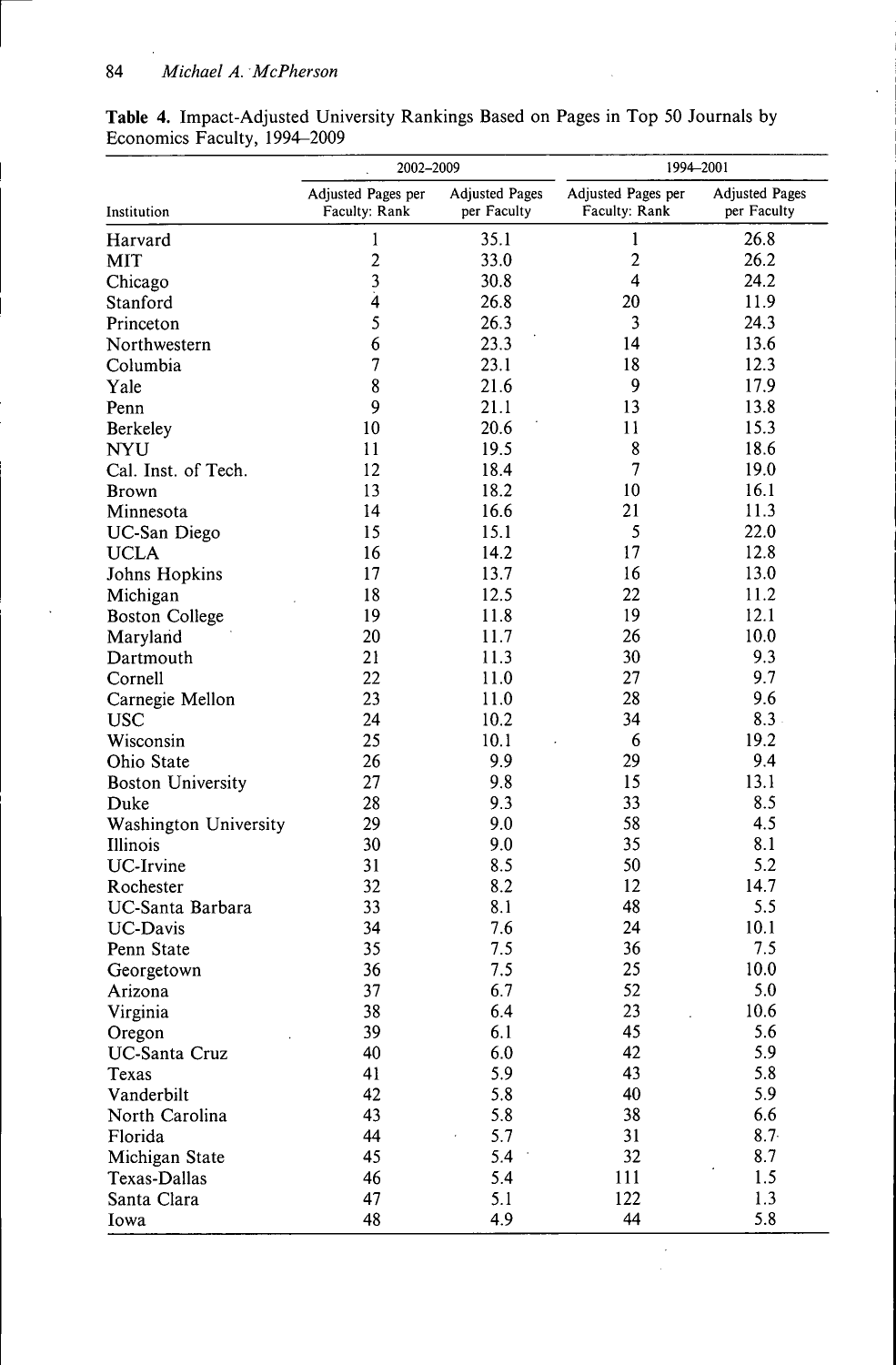|  |  |  | Table 4. Continued |
|--|--|--|--------------------|
|--|--|--|--------------------|

 $\hat{\boldsymbol{\beta}}$ 

 $\mathcal{A}^{\mathcal{A}}$ 

|                        | 2002-2009          |                       | 1994-2001          |                       |  |
|------------------------|--------------------|-----------------------|--------------------|-----------------------|--|
|                        | Adjusted Pages per | <b>Adjusted Pages</b> | Adjusted Pages per | <b>Adjusted Pages</b> |  |
| Institution            | Faculty: Rank      | per Faculty           | Faculty: Rank      | per Faculty           |  |
| Stony Brook            | 49                 | 4.8                   | 108                | 1.6                   |  |
| Purdue                 | 50                 | 4.8                   | 47                 | 5.5                   |  |
| Iowa State             | 51                 | 4.7                   | 92                 | 2.1                   |  |
| Arizona State          | 52                 | 4.7                   | 66                 | 3.9                   |  |
| Emory                  | 53                 | 4.7                   | 49                 | 5.4                   |  |
| Syracuse               | 54                 | 4.6                   | 60                 | 4.3                   |  |
| Houston                | 55                 | 4.4                   | 55                 | 4.6                   |  |
| Pittsburgh             | 56                 | 4.3                   | 56                 | 4.6                   |  |
| Tufts                  | 57                 | 4.3                   | 78                 | 2.8                   |  |
| SMU                    | 58                 | 4.3                   | 68                 | 3.6                   |  |
| Rutgers                | 59                 | 4.1                   | 51                 | 5.1                   |  |
| Missouri               | 60                 | 3.7                   | 71                 | 3.2                   |  |
| Williams College       | 61                 | 3.7                   | 100                | 1.9                   |  |
| Cal. Polytech State    | 62                 | 3.6                   | 227                | 0.1                   |  |
| Georgia State          | 63                 | 3.6                   | 87                 | 2.2                   |  |
| Colorado               | 64                 | 3.6                   | 59                 | 4.4                   |  |
| Claremont McKenna      | 65                 | 3.6                   | 101                | 1.8                   |  |
| Florida International  | 66                 | 3.5                   | 74                 | 3.0                   |  |
| Rice                   | 67                 | 3.5                   | 39                 | 6.1                   |  |
| George Mason           | 68                 | 3.4                   | 83                 | 2.5                   |  |
| Hunter College, CUNY   | 69                 | 3.4                   | 124                | 1.3                   |  |
| Kentucky               | 70                 | 3.4                   | 65                 | 4.0                   |  |
| University at Albany   | 71                 | 3.4                   | 69                 | 3.5                   |  |
| Notre Dame             | 72                 | 3.3                   | 155                | 0.7                   |  |
| <b>Brandeis</b>        | 73                 | 3.3                   | 115                | 1.5                   |  |
| Binghamton             | 74                 | 3.0                   | 113                | 1.5                   |  |
| Indiana                | 75                 | 2.9                   | 37                 | 7.0                   |  |
| Univ. of Washington    | 76                 | 2.9                   | 67                 | 3.9                   |  |
| University of Miami    | 77                 | 2.9                   | 72                 | 3.1                   |  |
| Georgia                | 78                 | 2.8                   | 75                 | 3.0                   |  |
| Oregon State           | 79                 | 2.7                   | 88                 | 2.2                   |  |
| Central Florida        | 80                 | 2.7                   | 173                | 0.5                   |  |
| <b>UC-Riverside</b>    | 81                 | 2.7                   | 103                | 1.8                   |  |
| <b>Barnard College</b> | 82                 | 2.7                   | 57                 | 4.6                   |  |
| <b>BYU</b>             | 83                 | 2.6                   | 62                 | 4.1                   |  |
| Colorado-Denver        | 84                 | 2.6                   | 64                 | 4.0                   |  |
| Northeastern           | 85                 | 2.6                   | 223                | 0.1                   |  |
| Mississippi            | 86                 | 2.6                   | 53                 | 4.9                   |  |
| George Washington      | 87                 | 2.4                   | 81                 | 2.7                   |  |
| Swarthmore College     | 88                 | 2.4                   | 109                | 1.6                   |  |
| Wisconsin-Milwaukee    | 89                 | 2.4                   | 120                | 1.3                   |  |
| Clemson                | 90                 | 2.3                   | 98                 | 1.9                   |  |
| Florida State          | 91                 | 2.3                   | 77                 | 2.8                   |  |
| Delaware               | 92                 | 2.2                   | 129                | 1.2                   |  |
| Middlebury College     | 93                 | 2.2                   | 130                | 1.1                   |  |
| Wyoming                | 94                 | 2.2                   | 73                 | 3.0                   |  |
| Texas A&M              | 95                 | 2.1                   | 46                 | 5.6                   |  |
| Montana State          | 96                 | 2.1                   | 90                 | 2.2                   |  |
| Virginia Commonwealth  | 97                 | 2.0                   | 97                 | 1.9                   |  |

 $\hat{\epsilon}$ 

 $\epsilon$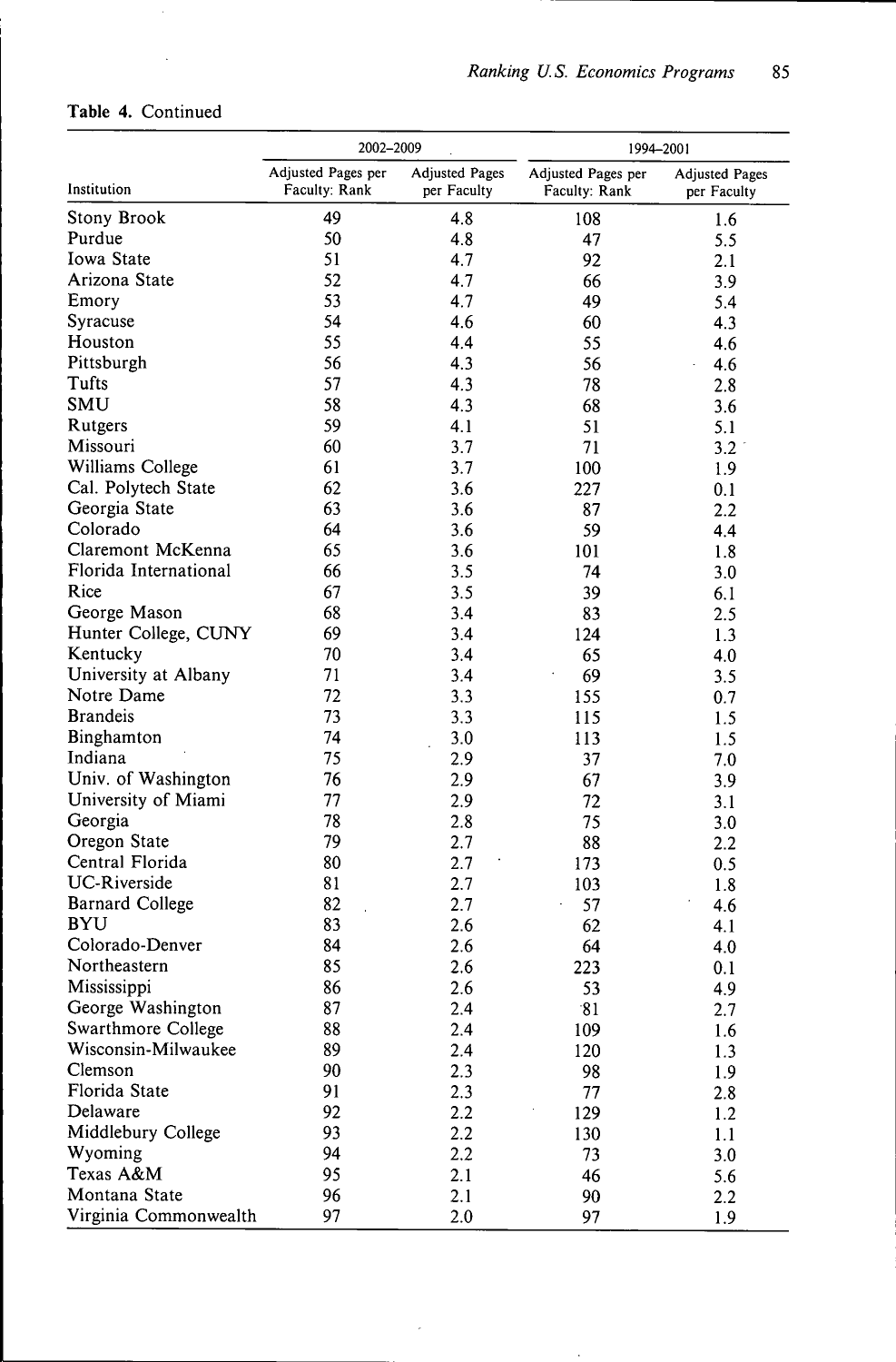|                        | 2002-2009                           |                                      | 1994-2001                           |                                      |
|------------------------|-------------------------------------|--------------------------------------|-------------------------------------|--------------------------------------|
| Institution            | Adjusted Pages per<br>Faculty: Rank | <b>Adjusted Pages</b><br>per Faculty | Adjusted Pages per<br>Faculty: Rank | <b>Adjusted Pages</b><br>per Faculty |
| Colby College          | 98                                  | 1.9                                  | 191                                 | 0.3                                  |
| <b>Amherst College</b> | 99                                  | 1.9                                  | 106                                 | 1.7                                  |
| Northern Illinois      | 100                                 | 19                                   | 116                                 | 1.4                                  |

#### **Table 4.** Continued

the publication records of alumni was first proposed by Laband (1985), who ranked the top 50 programs according to total pages published by alumni and pages per individual alumni. However, Laband considers only publications by individuals who are currently faculty members at top 50 programs. By excluding faculty members at lower-ranked institutions, as well as publications by alumni working outside of academia, Laband's rankings are incomplete and possibly biased. I use two sources in an effort to connect individuals who have published in top 50 journals with the institution granting the doctorate. First, I examined the online curricula vitae of faculty members in economics departments at the top 300 programs in the United States. Because not every academic economist's alma mater is available online and because individuals unaffiliated with these departments also publish in top journals, I also consider the annual listing of individuals earning doctoral degrees in economics published in the *Journal of Economic Literature* and (prior to the 1986-1987 academic year) the *AER.* I examined each year's listing, beginning with the 1977-1978 academic year. These data, then, include scholars at programs outside of the top 50 as well as those working for the Federal Reserve, government agencies such as the Department of Agriculture, and international organizations such as the World Bank, in addition to those in the private sector. As a result, these rankings may be seen as a more comprehensive view of the output of alumni of each doctoral program.

Programs are ranked according to impact-adjusted pages published by alumni in the top 50 journals in Table 5. Each table also includes a calculation of pages published per alumnus, with the total number of alumni calculated from the JEL and *AER* listings from 1977-1978 to 2008-2009.<sup>10</sup> The rankings are similar to those presented earlier, particularly for the top programs. There are some interesting differences, however. Some programs rank considerably higher when the ranking is based on output of alumni than when the ranking is based on output by faculty members. For example, Georgetown's faculty productivity ranked that program 38th in Table 2, but scholarship by Georgetown alumni cause that institution's rank to drop to 62nd.

### **7. Conclusions**

Rankings of economics programs may contain information that is useful to economists and to others. Students who are deciding which institutions to attend may infer something

<sup>&</sup>lt;sup>10</sup> The JEL and AER rely on institutional self-reporting to construct the annual listing of doctoral dissertations and very likely contain omissions. However, there is no reason to expect any sort of systematic errors. Programs with fewer than 30 alumni are excluded.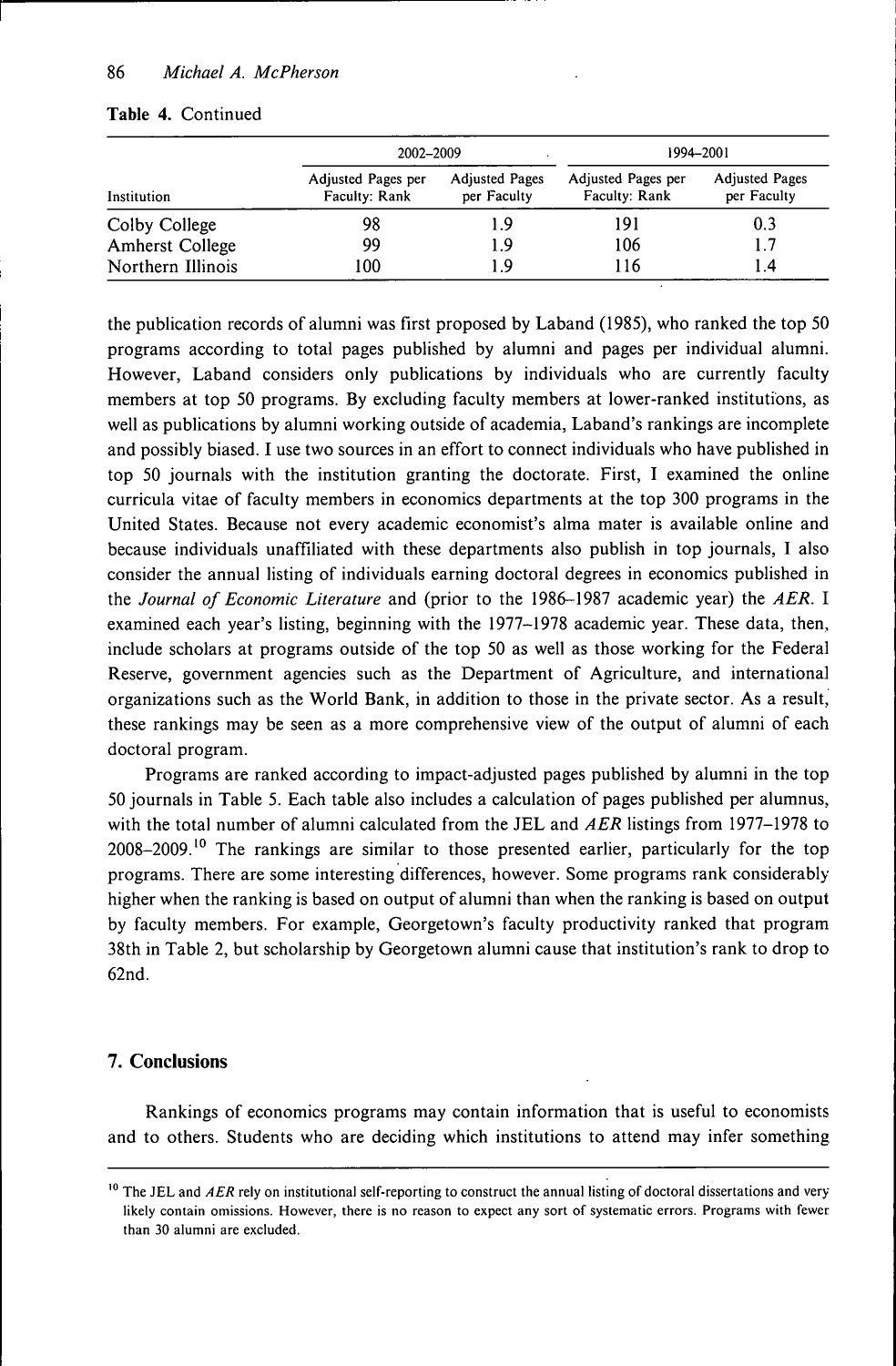|                | Institution              | <b>Total Pages</b> | Pages per Graduate | Ranking Based on<br>Pages per Graduate |
|----------------|--------------------------|--------------------|--------------------|----------------------------------------|
| $\mathbf{1}$   | <b>MIT</b>               | 13,586.9           | .16.84             | 1                                      |
| $\overline{2}$ | Harvard                  | 11,858.5           | 11.99              | 3                                      |
| 3              | Chicago                  | 6604.1             | 8.21               | 9                                      |
| 4              | Stanford                 | 6133.1             | 8.33               | 8                                      |
| 5              | Princeton                | 5740.8             | 11.60              | 4                                      |
| 6              | Berkeley                 | 4730.7             | 4.95               | 14                                     |
| $\overline{7}$ | Yale                     | 3643.5             | 6.90               | 10                                     |
| 8              | Minnesota                | 3252.2             | 4.83               | 15                                     |
| 9              | Northwestern             | 3097.5             | 8.98               | $\overline{\phantom{a}}$               |
| 10             | Penn                     | 3023.2             | 6.12               | 13                                     |
| 11             | Rochester                | 2355.5             | 9.73               | 5                                      |
| 12             | Wisconsin                | 2206.6             | 2.73               | 23                                     |
| 13             | Columbia                 | 1936.0             | 3.37               | 19                                     |
| 14             | <b>UCLA</b>              | 1927.0             | 3.45               | 18                                     |
| 15             | Michigan                 | 1627.8             | 2.70               | 24                                     |
| 16             | Cornell                  | 1376.8             | 2.64               | 25                                     |
| 17             | UC-San Diego             | 1184.9             | 6.14               | 12                                     |
| 18             | Carnegie Mellon          | 1118.2             | 13.31              | $\overline{2}$                         |
| 19             | <b>Brown</b>             | 944.7              | 4.11               | 16                                     |
| 20             | <b>NYU</b>               | 906.1              | 2.12               | 26                                     |
| 21             | Duke                     | 777.4              | 2.93               | 20                                     |
| 22             | Cal. Inst. of Tech.      | 684.8              | 9.13               | 6                                      |
| 23             | Illinois                 | 650.7              | 0.90               | 49                                     |
| 24             | Virginia                 | 584.5              | 2.76               | 22                                     |
| 25             |                          | 549.7              | 1.25               | 36                                     |
|                | Maryland                 |                    |                    |                                        |
| 26             | Ohio State               | 545.6              | 1.08               | 41                                     |
| 27             | Johns Hopkins            | 511.1              | 1.99               | 28                                     |
| 28             | Purdue                   | 485.0              | 1.04               | 43                                     |
| 29             | Pittsburgh               | 452.1              | 1.85               | 30                                     |
| 30             | Iowa                     | 446.4              | 3.85               | 17                                     |
| 31             | <b>Boston University</b> | 440.5              | 1.22               | 37                                     |
| 32             | Univ. of Washington      | 413.0              | 1.50               | 35                                     |
| 33             | Penn State               | 353.9              | 1.85               | 29                                     |
| 34             | Texas                    | 326.3              | 1.03               | 44                                     |
| 35             | Indiana                  | 296.5              | 0.80               | 51                                     |
| 36             | North Carolina           | 280.2              | 1.09 <sub>1</sub>  | 40                                     |
| 37             | UC-Davis                 | 269.3              | 0.92               | 47                                     |
| 38             | Michigan State           | 244.1              | 0.49               | 64                                     |
| 39             | Stony Brook              | 238.8              | 1.72               | 32                                     |
| 40             | Wyoming                  | 223.5              | 6.57               | 11                                     |
| 41             | Washington University    | 223.1              | 1.07               | 42                                     |
| 42             | Florida                  | 186.8              | 1.58               | 34                                     |
| 43             | Graduate Center, CUNY    | 186.3              | 0.71               | 54                                     |
| 44             | <b>Boston College</b>    | 184.7              | 0.99               | 45                                     |
| 45             | UC-Santa Barbara         | 170.1              | 0.97               | 46                                     |
| 46             | Texas A&M                | 167.1              | 0.60               | 56                                     |
| 47             | Iowa State               | 134.0              | 0.40               | 70                                     |
| 48             | <b>VPI</b>               | 133.0              | 1.21               | 38                                     |
| 49             | <b>USC</b>               | 128.4              | 0.89               | 50                                     |
| 50             | Arizona                  | 126.0              | 1.80               | 31                                     |

**Table 5.** University Rankings Based on Pages in Top 48 Journals by Alumni, 1994-2009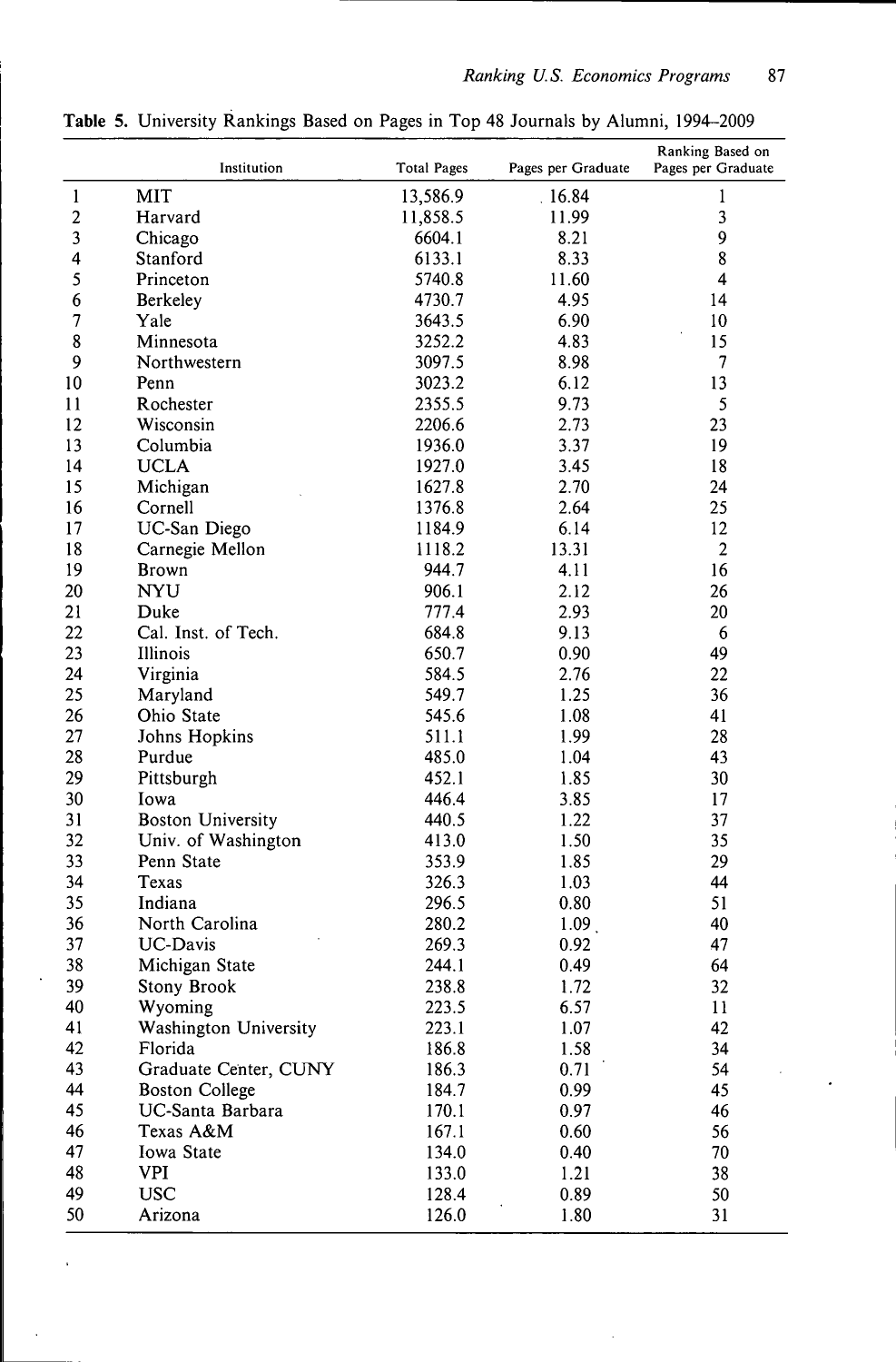#### **Table** 5. Continued

 $\sim$ 

|     | Institution                  | <b>Total Pages</b> | Pages per Graduate | Ranking Based on<br>Pages per Graduate |
|-----|------------------------------|--------------------|--------------------|----------------------------------------|
| 51  | Colorado                     | 116.7              | 0.47               | 65                                     |
| 52  | Tulane                       | 115.4              | 2.82               | 21                                     |
| 53  | Syracuse                     | 103.6              | 0.90               | 48                                     |
| 54  | <b>UC-Santa Cruz</b>         | 102.1              | 1.67               | 33                                     |
| 55  | <b>NC</b> State              | 101.4              | 0.40               | 69                                     |
| 56  | Oregon                       | 90.6               | 0.76               | 52                                     |
| 57  | University at Buffalo        | 85.6               | 0.62               | 55                                     |
| 58  | Rutgers                      | 84.4               | 0.52               | 60                                     |
| 59  | George Mason                 | 84.4               | 0.44               | 67                                     |
| 60  | Rice                         | 83.0               | 0.75               | 53                                     |
| 61  | LSU                          | 78.6               | 2.02               | 27                                     |
| 62  | Georgetown                   | 77.4               | 0.53               | 58                                     |
| 63  | Vanderbilt                   | 69.7               | 0.36               | 73                                     |
| 64  | <b>Washington State</b>      | 67.2               | 0.29               | 77                                     |
| 65  | Houston                      | 65.8               | 0.56               | 57                                     |
| 66  | New School                   | 65.6               | 0.30               | 75                                     |
| 67  | Massachusetts                | 62.7               | 0.29               | 78                                     |
| 68  | Clark                        | 60.2               | 0.53               | 59                                     |
| 69  | Kentucky                     | 54.4               | 0.49               | 63                                     |
| 70  | Utah                         | 52.0               | 0.37               | 72                                     |
| 71  | SMU                          | 50.7               | 0.50               | 62                                     |
| 72  | Georgia                      | 49.2               | 0.51               | 61                                     |
| 73  | George Washington            | 48.7               | 0.19               | 85                                     |
| 74  | Arizona State                | 45.0               | 1.15               | 39                                     |
| 75  | Binghamton                   | 44.6               | 0.25               | 81                                     |
| 76  | Florida State                | 43.1               | 0.40               | 71                                     |
| 77  | <b>UC-Riverside</b>          | 42.9               | 0.42               | 68                                     |
| 78  | West Virginia                | 39.4               | 0.30               | 76                                     |
| 79  | Connecticut                  | 37.0               | 0.24               | 82                                     |
| 80  | Wisconsin-Milwaukee          | 35.8               | 0.28               | 79                                     |
| 81  | Missouri                     | 33.7               | 0.14               | 87                                     |
| 82  | Kansas                       | 30.1               | 0.46               | 66                                     |
| 83  | Hawaii                       | 23.0               | 0.17               | 86                                     |
| 84  | South Carolina               | 21.6               | 0.08               | 96                                     |
| 85  | UC-Irvine                    | 21.1               | 0.23               | 83                                     |
| 86  | Claremont Graduate Univ.     | 20.5               | 0.13               | 90                                     |
| 87  | Delaware                     | 18.5               | 0.35               | 74                                     |
| 88  | Alabama                      | 17.8               | 0.25               | 80                                     |
| 89  | University at Albany         | 17.8               | 0.14               | 89                                     |
| 90  | American                     | 15.0               | 0.07               | 97                                     |
| 91  | Kansas State                 | 14.4               | 0.14               | 88                                     |
| 92  | Clemson                      | 12.5               | 0.20               | 84                                     |
| 93  | Colorado State               | 11.1               | 0.11               | 91                                     |
| 94  | Tennessee                    | 11.0               | 0.10               | 93                                     |
| 95  | Southern Illinois-Carbondale | 10.0               | 0.09               | 95                                     |
| 96  | Notre Dame                   | 8.8                | 0.05               | 102                                    |
| 97  | Georgia State                | 8.6                | 0.06               | 100                                    |
| 98  | Wayne State                  | 6.8                | 0.06               | 101                                    |
| 99  | New Mexico                   | 5.6                | 0.10               | 92                                     |
| 100 | Cincinnati                   | 5.5                | 0.07               | 99                                     |

 $\sim$